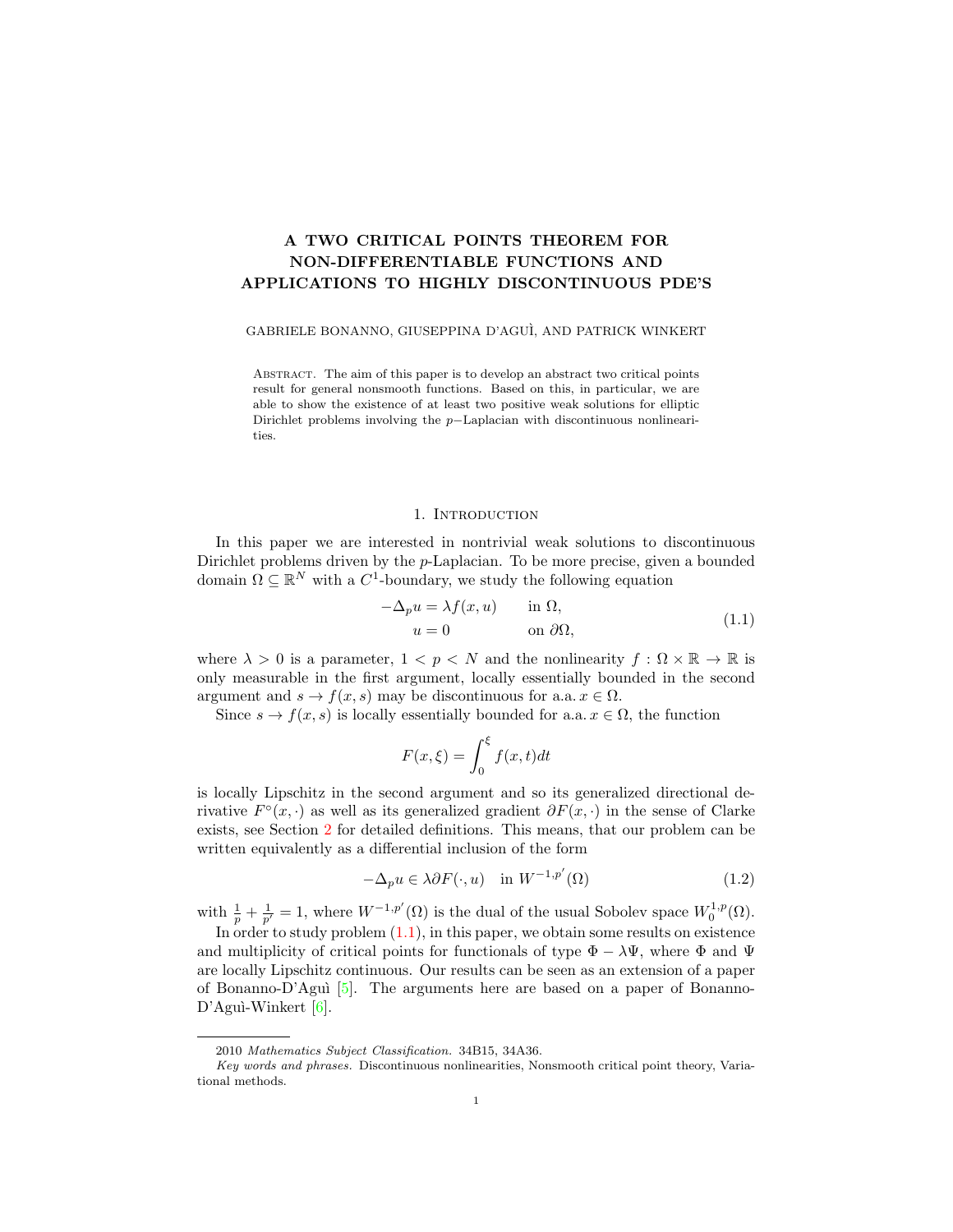Let us comment on relevant works in case of discontinuous problems given in [\(1.1\)](#page-0-0) and [\(1.2\)](#page-0-1), respectively. In 1996, Bonanno-Marano [\[7\]](#page-15-2) studied the existence of solutions of the semilinear equation

<span id="page-1-0"></span>
$$
-\Delta u = f(u) + h(x) \quad \text{in } \Omega,
$$
  
\n
$$
u > 0 \quad \text{in } \Omega,
$$
  
\n
$$
u = 0 \quad \text{on } \partial\Omega,
$$
\n(1.3)

where  $\Omega \subseteq \mathbb{R}^n$  with  $n \geq 3$ ,  $h \in L^p(\Omega)$  with  $p \in ]\frac{n}{2}, \infty]$  and  $f : \mathbb{R} \to \mathbb{R}$  is a function whose set of discontinuity points has Lebesgue measure zero. Based on arguments of set-valued analysis the authors prove the existence of at least one positive solution of equation  $(1.3)$ . As seen above, discontinuous problems of the form  $(1.1)$  are in fact equivalent to differential inclusion given in  $(1.2)$ . Carl-Heikkilä [\[8\]](#page-15-3) considered such differential inclusion with nonmonotone discontinuous multifunctions given in the form

$$
Au + f(\cdot, u) \in h(u)\partial j(\cdot, u) \quad \text{in } W^{-1, p'}(\Omega)
$$

with  $\frac{1}{p} + \frac{1}{p'} = 1$ , where A is a second-order quasilinear elliptic differential operator given in divergence form, the function  $j : \Omega \times \mathbb{R} \to \mathbb{R}$  is measurable in the first and locally Lipschitz continuous in the second variable and so its Clarke's gradient  $\partial j(x, \cdot)$  exists. Furthermore,  $h : \mathbb{R} \to \mathbb{R}$  is increasing, bounded, not necessarily continuous and  $f : \Omega \times \mathbb{R} \to \mathbb{R}$  is a Carathéodory function. Since h is allowed to be discontinuous, the multi-valued function  $s \to h(s)\partial j(\cdot, s)$  is neither monotone nor continuous. Their existence result is based on a combined use of abstract fixed point results for monotone mappings on partially ordered sets and on the existence and comparison results for multi-valued quasilinear elliptic problems with Clarke's generalized gradient. We also mention a multiplicity result for differential inclusion with nonlinear boundary condition in terms of Clarke's gradient published by Winkert [\[18\]](#page-15-4) by applying the method of sub- and supersolution and suitable nonlinear methods for nonsmooth functionals. Entire extremal solutions for multivalued quasilinear elliptic problems of hemivariational type in all of  $\mathbb{R}^N$  given by

$$
-\Delta_p u + \partial j(\cdot, u) \ni 0 \quad \text{in } \mathcal{D}'
$$

with  $\mathcal{D} = C_0^{\infty}(\mathbb{R}^N)$  were obtained by Winkert in [\[17\]](#page-15-5) by applying the method of sub- and supersolution without imposing any condition at infinity.

For  $p = 2$ , applying a coincidence result based on the Ky Fan's fixed point theorem, an interesting existence result for problem [\(1.2\)](#page-0-1) is given in Bonanno-Candito-Motreanu [\[4\]](#page-15-6). Here, to establish the existence of at least two weak solutions for problem [\(1.2\)](#page-0-1) we apply an abstract critical point result (Theorem [2.10\)](#page-6-0), see also the papers of Marano-Motreanu [\[13\]](#page-15-7), [\[14\]](#page-15-8), Bonanno-Candito [\[3\]](#page-14-0) and Bonanno [\[1\]](#page-14-1) for nonsmooth functionals.

The paper is organized as follows. In Section [2,](#page-2-0) we present new results concerning the existence of critical points of nonsmooth functions of the form

$$
I_{\lambda} = \Phi - \lambda \Psi
$$

with locally Lipschitz continuous functionals  $\Phi, \Psi : X \to \mathbb{R}$  and a parameter  $\lambda > 0$ to be specified. The main theorem is stated as Theorem [2.10](#page-6-0) and guarantees the existence of at least two nontrivial critical points of the functional  $I_{\lambda}$ . Such a result is very strong and of independent interest. In Section [3,](#page-8-0) we are going to apply Theorem [2.10](#page-6-0) to our original problem [\(1.1\)](#page-0-0) and we obtain the existence of at least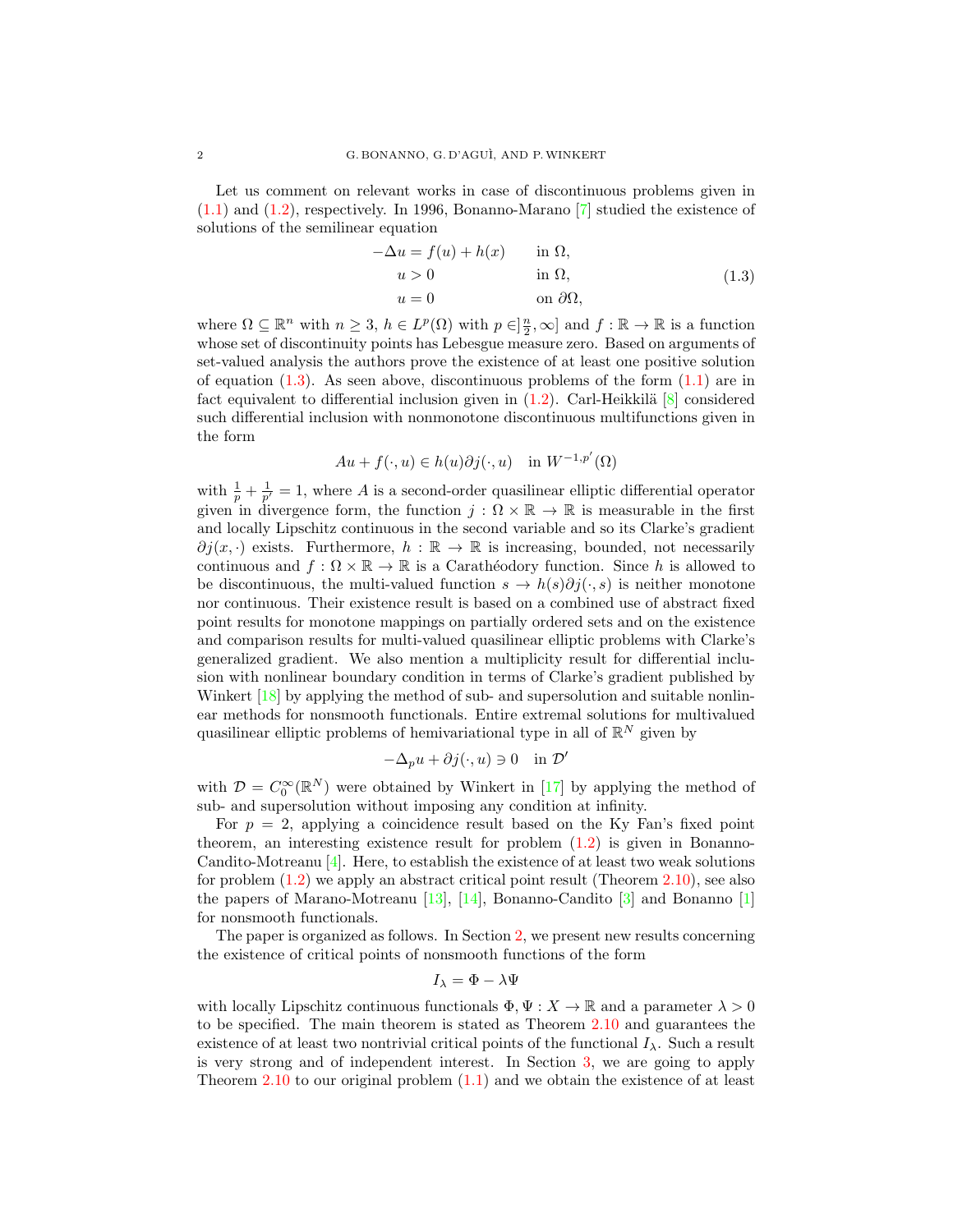two positive weak solutions of [\(1.1\)](#page-0-0) under further conditions on the nonlinearity. We can give a precise interval for the parameter  $\lambda > 0$  for which these solutions exist. Furthermore, we present a useful corollary which gives easy conditions to apply our results.

#### 2. Critical points for non-differentiable functions

<span id="page-2-0"></span>Let us start by recalling some basic notions in nonsmooth analysis that are required in the sequel. For a real Banach space  $(X, \|\cdot\|_X)$ , we denote by  $X^*$  its dual space and by  $\langle \cdot, \cdot \rangle$  the duality pairing between X and  $X^*$ . A function  $f : X \to \mathbb{R}$ is said to be locally Lipschitz if for every  $x \in X$  there exist a neighborhood  $U_x$  of x and a constant  $L_x \geq 0$  such that

$$
|f(y) - f(z)| \le L_x \|y - z\|_X \quad \text{ for all } y, z \in U_x.
$$

For a locally Lipschitz function  $f: X \to \mathbb{R}$  on a Banach space X, the generalized directional derivative of f at the point  $x \in X$  along the direction  $y \in X$  is defined by

$$
f^{\circ}(x; y) := \limsup_{z \to x, t \to 0^+} \frac{f(z + ty) - f(z)}{t},
$$

see Clarke [\[10,](#page-15-9) Chapter 2]. Note that if  $f : X \to \mathbb{R}$  is strictly differentiable, that is, for all  $x \in X$ ,  $f'(x) \in X^*$  exists such that

$$
\lim_{\substack{z \to x \\ t \to 0^+}} \frac{f(z+ty) - f(z)}{t} = \langle f'(x), y \rangle \quad \text{for all } y \in X,
$$

then the usual directional derivative  $f'(x; y)$  given by

$$
f'(x; y) = \lim_{t \to 0^+} \frac{f(x + ty) - f(x)}{t}
$$

exists and coincides with the generalized directional derivative  $f^{\circ}(x; y)$ .

If  $f_1, f_2 : X \to \mathbb{R}$  are locally Lipschitz functions, then we have

$$
(f_1 + f_2)^{\circ}(x; y) \le f_1^{\circ}(x; y) + f_2^{\circ}(x; y)
$$
 for all  $x, y \in X$ .

The generalized gradient of a locally Lipschitz function  $f: X \to \mathbb{R}$  at  $x \in X$  is the set

$$
\partial f(x) := \{ x^* \in X^* : \langle x^*, y \rangle \le f^{\circ}(x; y) \quad \text{for all } y \in X \}.
$$

Based on the Hahn-Banach theorem we easily verify that  $\partial f(x)$  is nonempty. An element  $x \in X$  is said to be a critical point of a locally Lipschitz function  $f: X \to \mathbb{R}$ if there holds

$$
f^{\circ}(x; y) \ge 0 \quad \text{ for all } y \in X
$$

or, equivalently,  $0 \in \partial f(x)$ , see Chang [\[9\]](#page-15-10).

Let  $\Phi, \Psi : X \to \mathbb{R}$  be two locally Lipschitz continuous functions. We put

 $I = \Phi - \Psi.$ 

We further fix two numbers  $r_1, r_2 \in [-\infty, +\infty]$  such that  $r_1 < r_2$ . The following definition is a special version of the Palais-Smale condition ((PS) for short).

<span id="page-2-1"></span>**Definition 2.1.** We say that the function  $I: X \rightarrow \mathbb{R}$  fulfills the Palais-Smale condition cut off lower at  $r_1$  and upper at  $r_2$  (<sup>[r<sub>1</sub>]</sup>(PS)<sup>[r<sub>2</sub>]</sup>-condition for short) if any sequence  $(u_n) \subseteq X$  satisfying

(1)  $I(u_n)$  is bounded: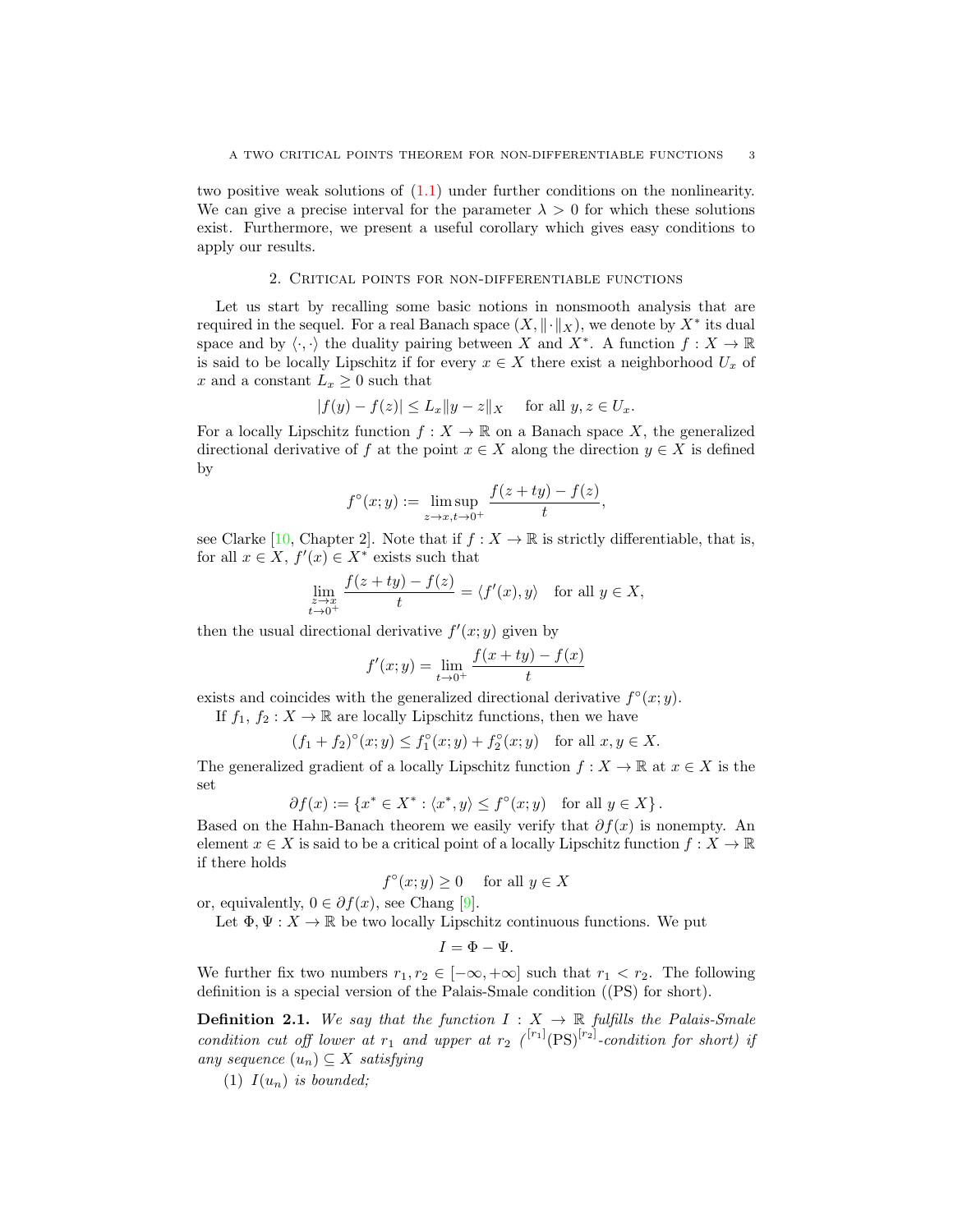(2) there exists a sequence  $(\varepsilon_n) \subset \mathbb{R}_+, \varepsilon_n \to 0^+$  such that

$$
I^{\circ}(u_n; v) \ge -\varepsilon_n \|v\|_X \quad \text{for all } v \in X;
$$

(3)  $r_1 < \Phi(u_n) < r_2$  for all  $n \in \mathbb{N}$ ;

has a convergent subsequence. If  $r_1 = -\infty$ ,  $r_2 \in \mathbb{R}$ , we write  $(PS)^{[r_2]}$  and the case  $r_1 \in \mathbb{R}, r_2 = +\infty$  will be denoted by <sup>[r<sub>1</sub>]</sup>(PS).

It is easy to see that if  $r_1 = -\infty$  and  $r_2 = +\infty$ , the definition above reduces to the well-known (PS)-condition for locally Lipschitz continuous functions, see Motreanu-Rădulescu  $[15,$  Definition 1.7]. We should also mention that if I fulfills the  $\frac{[r_1]}{(PS)}^{[r_2]}$ -condition, then it satisfies the  $\frac{[s_1]}{(PS)}^{[s_2]}$ -condition for all  $s_1, s_2 \in$  $[-\infty, +\infty]$  such that  $r_1 \leq s_1 < s_2 \leq r_2$ . Particularly, if I satisfies the usual (PS)condition for locally Lipschitz continuous functions, then it fulfills the  $[{}^{s_1}]$  $(PS)^{[s_2]}$ . condition for all  $s_1, s_2 \in [-\infty, +\infty]$  with  $s_1 < s_2$ .

The following result was proved by the authors in  $[6,$  Theorem 2.3].

<span id="page-3-0"></span>**Theorem 2.2.** Let X be a real Banach space and let  $\Phi, \Psi : X \to \mathbb{R}$  be two locally Lipschitz continuous functions. Put

<span id="page-3-1"></span> $I = \Phi - \Psi$ 

and assume that there exist  $x_0 \in X$  and  $r_1, r_2 \in \mathbb{R}$  satisfying  $r_1 < \Phi(x_0) < r_2$  such that

$$
\sup_{u \in \Phi^{-1}(|r_1, r_2|)} \Psi(u) \le r_2 - \Phi(x_0) + \Psi(x_0),
$$
  
\n
$$
\sup_{u \in \Phi^{-1}(|-\infty, r_1|)} \Psi(u) \le r_1 - \Phi(x_0) + \Psi(x_0).
$$
\n(2.1)

Furthermore, suppose that I satisfies the  $\binom{[r_1]}{[PS]}$ -condition.

Then, there exists a critical point  $u_0$  of I such that  $u_0 \in \Phi^{-1}(|r_1, r_2|)$  and  $I(u_0) \leq$  $I(u)$  for all  $u \in \Phi^{-1}(|r_1, r_2|)$ .

As a consequence we can state the following result.

<span id="page-3-2"></span>**Theorem 2.3.** Let X be a real Banach space and let  $\Phi, \Psi : X \to \mathbb{R}$  be two locally Lipschitz continuous functions with  $\Phi$  being bounded from below. Put

$$
I=\Phi-\Psi
$$

and assume that there exist  $x_0 \in X$  and  $r \in \mathbb{R}$  satisfying  $\Phi(x_0) < r$  such that

$$
\sup_{u \in \Phi^{-1}(]-\infty, r[)} \Psi(u) \le r - \Phi(x_0) + \Psi(x_0).
$$

Furthermore, suppose that I satisfies the  $(PS)^{[r]}$ -condition.

Then, there exists  $u_0 \in \Phi^{-1}(\cdot - \infty, r]$  such that  $I(u_0) \leq I(u)$  for all  $u \in \Phi^{-1}(\cdot - \cdot)$  $\infty$ , r[) with  $u_0$  being a critical point of I.

Proof. The assertion of the theorem follows directly from Theorem [2.2](#page-3-0) by setting  $r_1 \in \mathbb{R}$  such that  $r_1 < \inf_X \Phi$  and  $r_2 = r$ . In this case [\(2.1\)](#page-3-1) is verified (see also the proof of [\[6,](#page-15-1) Theorem 2.3]). Here we use the convention  $\sup_{\emptyset} \Psi = -\infty$ .

For a real Banach space X and locally Lipschitz continuous functions  $\Phi, \Psi$ :  $X \to \mathbb{R}$  we define

$$
I_{\lambda} = \Phi - \lambda \Psi
$$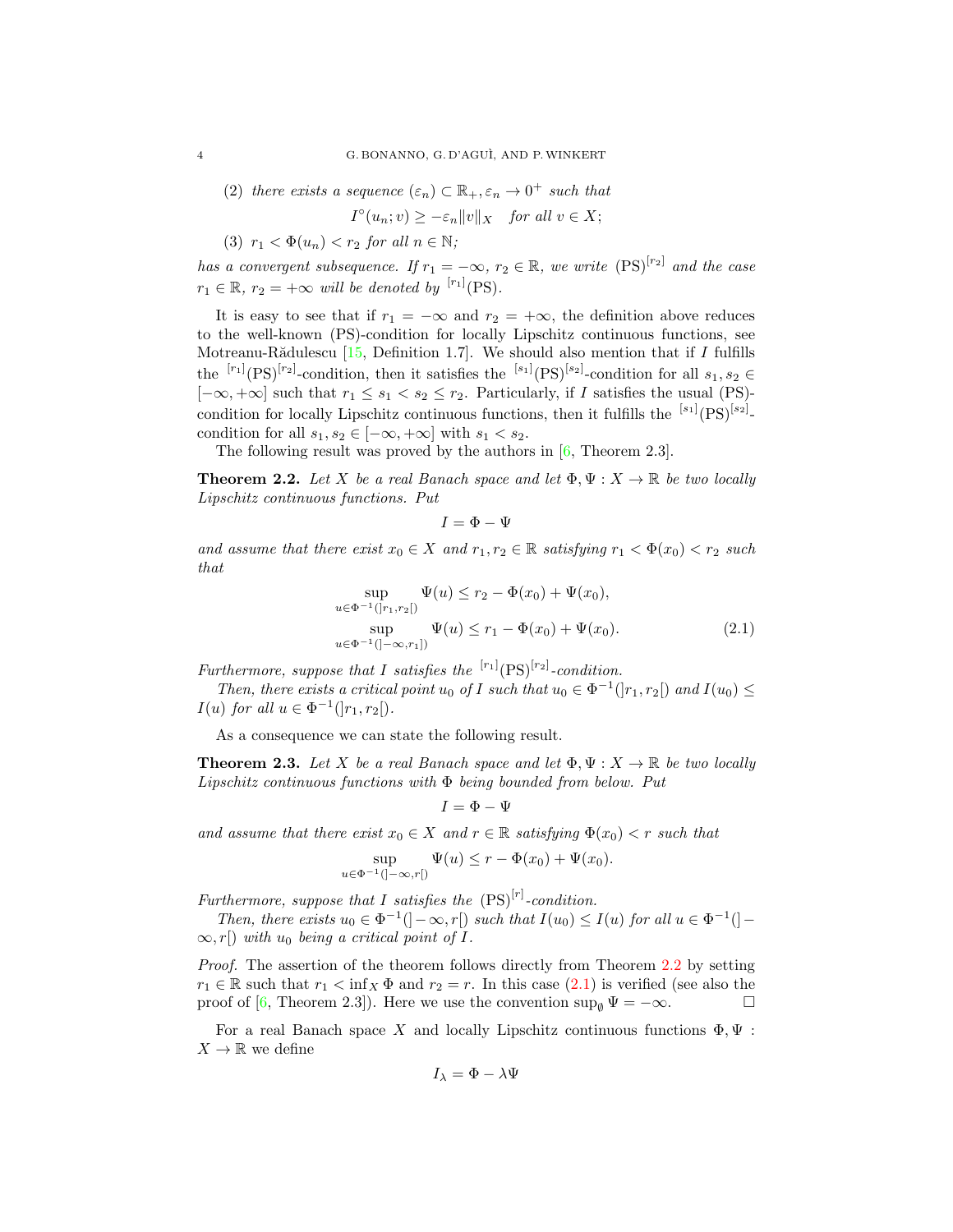with  $\lambda > 0$ . Moreover, we put

$$
\beta(r) = \inf_{v \in \Phi^{-1}(]-\infty, r[)} \frac{\sup}{r - \Phi(v)} \frac{\Psi(u) - \Psi(v)}{v - \Phi(v)}
$$

for all  $r \in \mathbb{R}$  and

$$
\rho(r) = \sup_{v \in \Phi^{-1}(]0, r[)} \frac{\Psi(v)}{\Phi(v)}
$$

for all  $r \in \mathbb{R}$ .

Based on this notation, we can give a direct consequence of Theorem [2.3.](#page-3-2)

<span id="page-4-0"></span>**Theorem 2.4.** Let X be a real Banach space and let  $\Phi, \Psi : X \to \mathbb{R}$  be two locally Lipschitz continuous functionals with  $\Phi$  bounded from below. Fix  $r > \inf_X \Phi$  such that  $\sup_{\Phi^{-1}(]-\infty,r[)} \Psi(u) < +\infty$  and assume that, for each

$$
\lambda \in \left]0, \frac{1}{\beta(r)}\right[,
$$

the functional  $I_{\lambda} = \Phi - \lambda \Psi$  satisfies the  $(PS)^{[r]}$ -condition. Then, for each

$$
\lambda \in \left]0, \frac{1}{\beta(r)}\right[,
$$

there exists  $u_{\lambda} \in \Phi^{-1}([-\infty, r])$  such that  $I_{\lambda}(u_{\lambda}) \leq I_{\lambda}(u)$  for all  $u \in \Phi^{-1}([-\infty, r])$ and  $u_{\lambda}$  is a critical point of  $I_{\lambda}$ .

*Proof.* From  $\beta(r) < \frac{1}{r}$  $\frac{1}{\lambda}$  follows that there is  $\bar{v} \in \Phi^{-1}([-\infty, r])$  such that

$$
\frac{\sup}{u \in \Phi^{-1}(\left]-\infty, r\right)} \frac{\Psi(u) - \Psi(\bar{v})}{r - \Phi(\bar{v})} < \frac{1}{\lambda},
$$

that is, sup  $u \in \Phi^{-1}([- \infty, r])$  $(\lambda \Psi)(u) < r - \Phi(\bar{v}) + (\lambda \Psi)(\bar{v})$ . So, the assertion follows from Theorem [2.3](#page-3-2) applied to the functional  $\Phi - \lambda \Psi$ .

<span id="page-4-2"></span>**Remark 2.5.** If we assume that  $\sup_{\Phi^{-1}(]-\infty,r[)} \Psi(u) < +\infty$  for all  $r > \inf_X \Phi$  and if  $\lambda^* := \sup$  $r>\inf_X \Phi$ 1  $\frac{1}{\beta(r)}$ , then the conclusion of Theorem [2.4](#page-4-0) holds for all  $\lambda \in ]0, \lambda^*[$ .

<span id="page-4-1"></span>**Remark 2.6.** Of course, if  $\inf_{X} \Phi = \Phi(0) = \Psi(0) = 0$ , the conclusion of the Theorem [2.4](#page-4-0) holds in particular for all

$$
\lambda\in\left]0,\dfrac{r}{\displaystyle\sup_{u\in\Phi^{-1}(]-\infty,r[)}\Psi(u)}\right[
$$

with  $r > 0$  such that  $\sup_{\Phi^{-1}(]-\infty,r[)} \Psi(u) < +\infty$ .

Recently, the authors state the following result, see [\[6,](#page-15-1) Theorem 2.5], which will be useful in later considerations. Note that the following version is slightly different.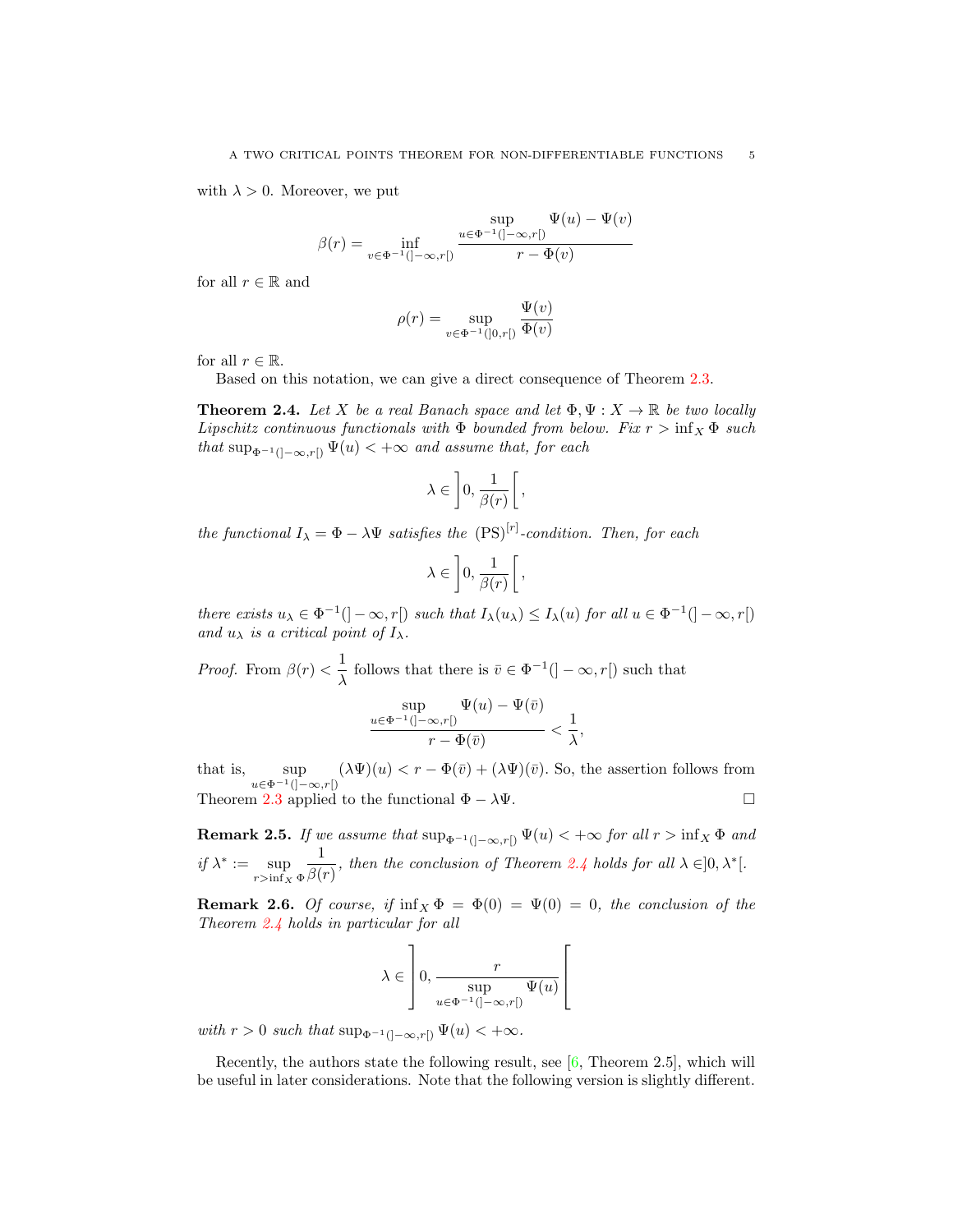<span id="page-5-1"></span>**Theorem 2.7.** Let X be a real Banach space and let  $\Phi, \Psi : X \to \mathbb{R}$  be two locally Lipschitz continuous functions. Assume that  $\inf_{X} \Phi = \Phi(0) = \Psi(0) = 0$  and suppose that there exist  $r > 0$  such that

<span id="page-5-0"></span>
$$
\beta(r) < \rho(r) \tag{2.2}
$$

and for each  $\lambda \in \Lambda^r := \left[ \frac{1}{\lambda} \right]$  $\frac{1}{\rho(r)}, \frac{1}{\beta(r)}$  $\beta(r)$  $\int$  the function  $I_{\lambda} = \Phi - \lambda \Psi$  fulfills the  $(PS)^{[r]}$ . condition.

Then, for each  $\lambda \in \Lambda^r$  there exists  $u_{\lambda} \in \Phi^{-1}(]0, r[)$  (that is,  $u_{\lambda} \neq 0$ ) such that  $I_{\lambda}(u_{\lambda}) \leq I_{\lambda}(u)$  for all  $u \in \Phi^{-1}(]0, r[)$  with  $u_{\lambda}$  being a critical point of  $I_{\lambda}$ .

*Proof.* This follows directly from Theorem 2.4 of [\[6\]](#page-15-1) by setting  $r_1 = 0$  and  $r_2 = r$ . For completeness, we give a proof that follows from Theorem [2.4.](#page-4-0) Indeed, fix  $\lambda$ such that  $\beta(r) < \frac{1}{\lambda} < \rho(r)$ . From Theorem [2.4](#page-4-0) there is  $u_{\lambda} \in \Phi^{-1}(|-\infty, r|)$  such that  $I_{\lambda}(u_{\lambda}) \leq I_{\lambda}(u)$  for all  $u \in \Phi^{-1}([-\infty, r])$ . Arguing by a contradiction, assume  $u_{\lambda} = 0$  so that  $0 < \Phi(u) - \lambda \Psi(u)$  for all  $u \in \Phi^{-1}(]0, r[$ ). It follows  $\frac{\Psi(u)}{\Phi(u)} < \frac{1}{\lambda}$  for all  $u \in \Phi^{-1}(]0,r[)$  for which  $\rho(r) \leq \frac{1}{\lambda}$ , that is against our assumption.

<span id="page-5-2"></span>**Remark 2.8.** If there are  $r > 0$  and  $\tilde{u} \in X$ , with  $0 < \Phi(\tilde{u}) < r$ , such that

$$
\beta(r) < \frac{\Psi(\tilde{u})}{\Phi(\tilde{u})},
$$

therefore condition [\(2.2\)](#page-5-0) is satisfied (since  $\frac{\Psi(\tilde{u})}{\Phi(\tilde{u})} \leq \rho(r)$ ), for which the conclusion of Theorem [2.7](#page-5-1) holds, in particular, for each  $\lambda \in \left[\frac{\Phi(\tilde{u})}{\Psi(\tilde{u})}\right]$  $\frac{\Phi(\tilde u)}{\Psi(\tilde u)}, \frac{1}{\beta(r)}\Big[$ . In turn, by assuming that there are  $r > 0$  and  $\tilde{u} \in X$ , with  $0 < \Phi(\tilde{u}) < r$ , such that

$$
\frac{\sup}{r} \frac{\Psi(u)}{r} < \frac{\Psi(\tilde{u})}{\Phi(\tilde{u})},
$$

sup  $\Psi(u)$ 

again the conclusion of Theorem [2.7](#page-5-1) holds (indeed,  $\beta(r) \leq$  $u \in \Phi^{-1}([- \infty, r])$  $\frac{\infty, r}{}$  by choosing  $v = 0$ ). So,  $I_{\lambda}$  admits a non-zero local minimum, in particular, for each  $\lambda \in$ 1  $\frac{\Phi(\tilde{u})}{\Psi(\tilde{u})}$  $\frac{\Phi(\tilde u)}{\Psi(\tilde u)}, \frac{r}{\sup} \frac{}{\Psi(u)}$  $u \in \Phi^{-1}([- \infty, r])$  $\sqrt{ }$  $\vert \cdot$ 

Now, we point out the following consequence of Theorem [2.7.](#page-5-1) To this end, put

$$
\lambda^* = \frac{1}{\inf_{r>0} \beta(r)}; \qquad \lambda_* = \frac{1}{\sup_{r>0} \rho(r)}.
$$

Further, we recall that a functional  $I : X \to \mathbb{R}$  fulfills the weak Palais-Smale condition (W PS-condition for short) if any bounded sequence  $(u_n) \subseteq X$  satisfying (1) and (2) of Definition [2.1](#page-2-1) has a convergent subsequence.

<span id="page-5-3"></span>Corollary 2.9. Let X be a real Banach space and let  $\Phi, \Psi : X \to \mathbb{R}$  be two locally Lipschitz continuous functions such that  $\inf_X \Phi = \Phi(0) = \Psi(0) = 0$ , with  $\Phi$ coercive. Assume that

$$
\lambda_*<\lambda^*
$$

and for each  $\lambda \in \Lambda^* := [\lambda_*, \lambda^*]$  the function  $I_{\lambda} = \Phi - \lambda \Psi$  fulfills the (WPS)condition.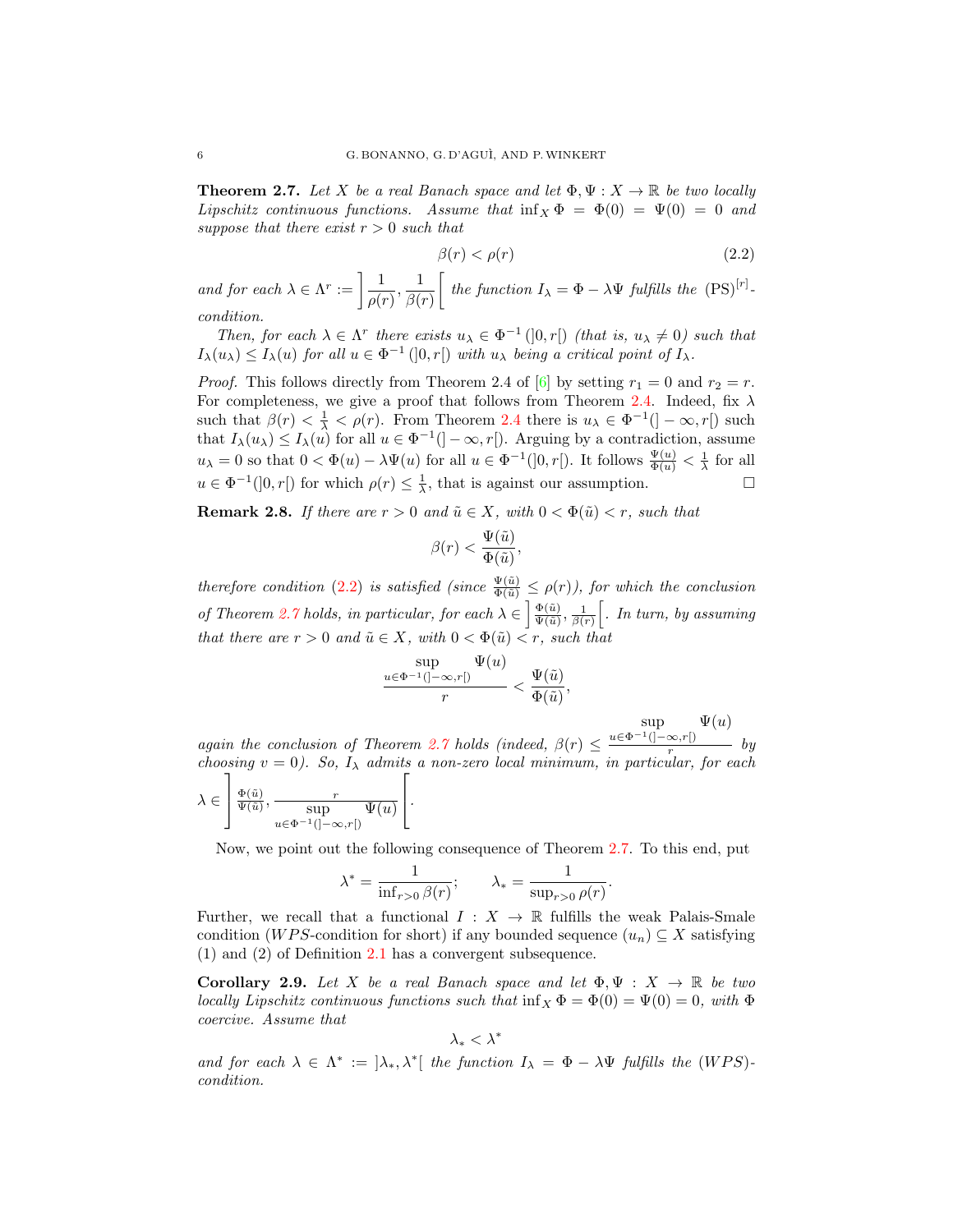Then, for each  $\lambda \in \Lambda^*$  there exist  $r > 0$  and  $u_{\lambda} \in \Phi^{-1}(]0, r[)$  (that is,  $u_{\lambda} \neq 0$ ) such that  $I_{\lambda}(u_{\lambda}) \leq I_{\lambda}(u)$  for all  $u \in \Phi^{-1}(0,r)$  with  $u_{\lambda}$  being a critical point of  $I_{\lambda}$ . Proof. Fix  $\lambda \in \Lambda^*$ . From  $\lambda < \lambda^* = \frac{1}{\inf_{r>0} \beta(r)}$  one has  $\inf_{r>0} \beta(r) < \frac{1}{\lambda}$  for which there is  $\bar{r} > 0$  such that

$$
\beta(\bar{r}) < \frac{1}{\lambda}.
$$

Now, since  $r \to \rho(r)$  is a nondecreasing function, one has  $\lim_{r \to 0^+}$ 1  $\frac{1}{\rho(r)} = \frac{1}{\sup_{r>(r)}$  $\frac{1}{\sup_{r>0}\rho(r)}=$  $\lambda_* < \lambda$  for which there is  $r^* > 0$  such that  $\frac{1}{\lambda} < \rho(r)$  for all  $r \in ]0, r^*[$ . Fixed a positive number  $\tilde{r} < \min{\{\bar{r};r^*\}}$ , one has  $\frac{1}{\lambda} < \rho(\tilde{r})$  and  $\rho(\tilde{r}) \le \rho(\bar{r})$ , for which one has

<span id="page-6-1"></span>
$$
\frac{1}{\lambda}<\rho(\bar{r}).
$$

Hence, one has  $\beta(\bar{r}) < \frac{1}{\lambda} < \rho(\bar{r})$ . So, taking also into account that  $(PS)^{[\bar{r}]}$ -condition is satisfied since  $\Phi$  is coercive and  $I_{\lambda}$  fulfills the (WPS)-condition, Theorem [2.7](#page-5-1) ensures the conclusion.

The following result gives us two nontrivial critical points.

<span id="page-6-0"></span>**Theorem 2.10.** Let X be a real Banach space and let  $\Phi, \Psi: X \to \mathbb{R}$  be two locally Lipschitz continuous functions such that  $\inf_X \Phi = \Phi(0) = \Psi(0) = 0$ . Suppose that there exist  $r \in \mathbb{R}$  and  $\hat{u} \in X$  with  $0 < \Phi(\hat{u}) < r$  such that

$$
\frac{\sup_{u \in \Phi^{-1}(]-\infty, r])} \Psi(u)}{r} < \frac{\Psi(\hat{u})}{\Phi(\hat{u})} \tag{2.3}
$$

and for each  $\lambda \in \Lambda^{r,\hat{u}} := \frac{\Phi(\hat{u})}{\Psi(\hat{u})}$  $\frac{\Phi(\hat{u})}{\Psi(\hat{u})}, \frac{r}{\sup_{u\in\Phi^{-1}(]-\infty, r])}\Psi(u)}$  $\int$  the functional  $I_{\lambda} = \Phi - \lambda \Psi$ fulfills the (PS)-condition and it is unbounded from below.

Then, for each  $\lambda \in \Lambda^{r,\hat{u}}$ , the functional  $I_{\lambda}$  admits at least two nontrivial critical points  $u_{\lambda,1}, u_{\lambda,2}$  such that  $I_{\lambda}(u_{\lambda,1}) < 0 < I_{\lambda}(u_{\lambda,2})$ .

*Proof.* We fix  $\lambda$  as in the conclusion of the theorem. First we mention that the (PS)condition implies the  $(PS)^{[r]}$ -condition, see Bonanno [\[1\]](#page-14-1). Moreover, inequality [\(2.3\)](#page-6-1) ensures that condition [\(2.2\)](#page-5-0) holds. From Theorem [2.7](#page-5-1) (see also Remark [2.8\)](#page-5-2) follows the existence of  $u_{\lambda,1} \in \Phi^{-1}(]0,r[)$  such that  $I_{\lambda}(u_{\lambda,1}) \leq I_{\lambda}(u)$  for all  $u \in \Phi^{-1}(]0,r[)$ with  $u_{\lambda,1}$  being a critical point of  $I_{\lambda}$ . In particular,  $u_{\lambda,1} \neq 0$ .

**Claim 1:**  $I_{\lambda}(u_{\lambda,1}) \leq I_{\lambda}(u)$  for all  $u \in \Phi^{-1}([-\infty,r])$  and  $I_{\lambda}(u_{\lambda,1}) < 0$ . Since  $\lambda > \frac{\Psi(\hat{u})}{\Phi(\hat{u})}$  it follows

$$
\Phi(\hat{u}) - \lambda \Psi(\hat{u}) < 0 = \Phi(0) - \lambda \Psi(0),
$$

that is

$$
I_{\lambda}(u_{\lambda,1}) \leq I_{\lambda}(\hat{u}) < I_{\lambda}(0) = 0.
$$

So,  $I_{\lambda}(u_{\lambda,1}) < 0$  and  $I_{\lambda}(u_{\lambda,1}) \leq I_{\lambda}(u)$  for all  $u \in \Phi^{-1}([0,r]) = \Phi^{-1}(]-\infty,r[).$  In addition, since

$$
\lambda < \frac{r}{\sup_{u \in \Phi^{-1}(]-\infty,r])} \Psi(u)},
$$

we have, for all  $\tilde{u} \in X$  satisfying  $\Phi(\tilde{u}) = r$ , that

$$
\Phi(\tilde{u}) - \lambda \Psi(\tilde{u}) \ge \Phi(\tilde{u}) - \lambda \sup_{u \in \Phi^{-1}(]-\infty, r])} \Psi(u) > \Phi(\tilde{u}) - r = 0,
$$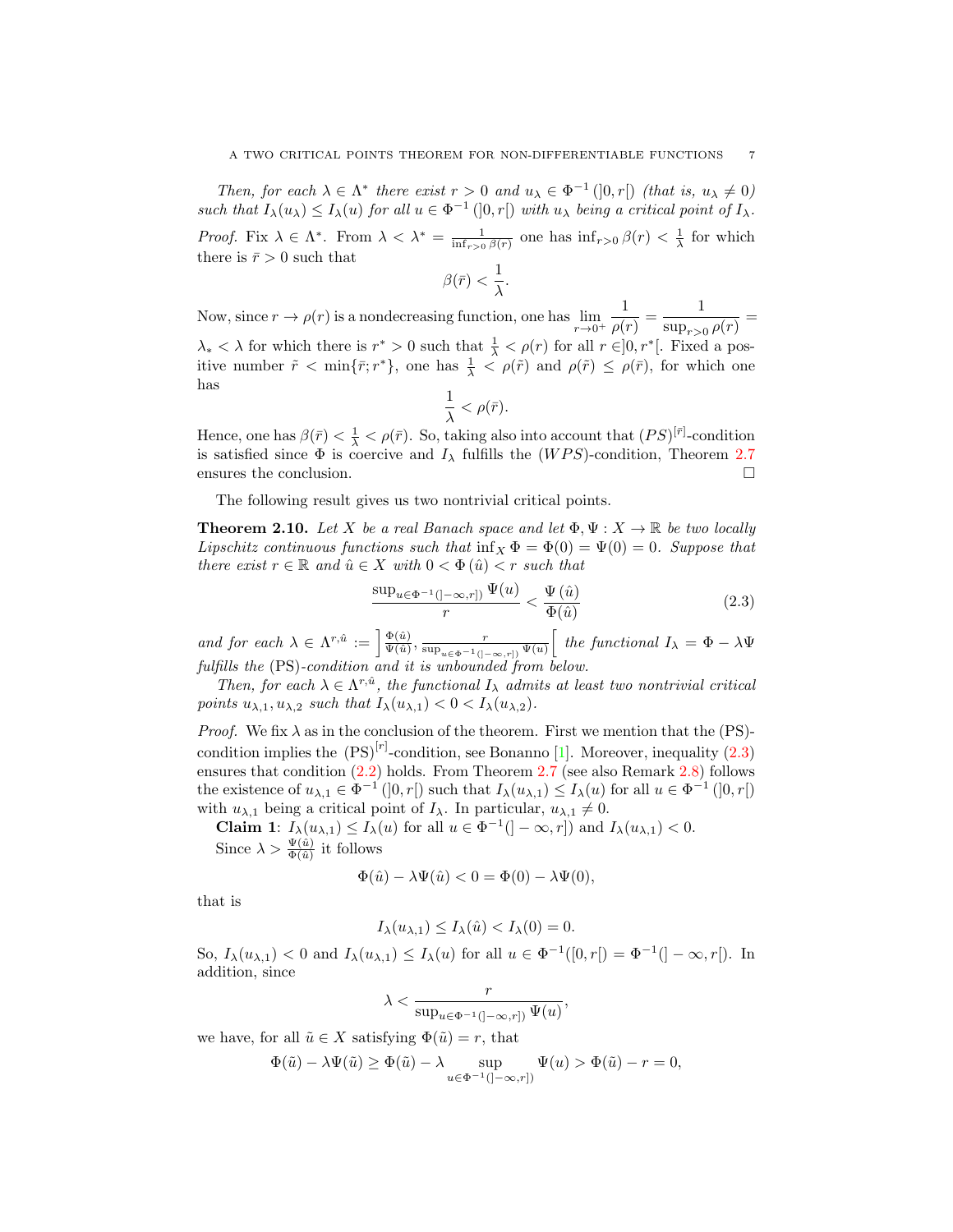that is  $I_{\lambda}(\tilde{u}) > I_{\lambda}(0) > I_{\lambda}(u_{\lambda,1})$ . This proves the Claim 1.

As the functional  $I_\lambda$  is unbounded from below, we find an element  $\tilde{u}_{\lambda,2} \in X$ such that  $I_{\lambda}(\tilde{u}_{\lambda,2}) < I_{\lambda}(u_{\lambda,1})$ . Moreover, as  $u_{\lambda,1}$  is a global minimum of  $I_{\lambda}$  on  $\Phi^{-1}([- \infty, r])$  we obviously obtain  $\Phi(\tilde{u}_{\lambda,2}) > r$ .

Now we are in the position to apply the nonsmooth Mountain Pass Theorem, see Chang [\[9\]](#page-15-10), which gives us an element  $u_{\lambda,2} \in X$  being a critical point of  $I_\lambda$  with corresponding critical value

$$
c = \inf_{\gamma \in \Gamma} \max_{t \in [0,1]} I_{\lambda}(\gamma(t)),
$$

where

$$
\Gamma = \{ \gamma \in C([0,1], X) : \gamma(0) = u_{\lambda,1}, \gamma(1) = \tilde{u}_{\lambda,2} \}.
$$

Claim 2:  $I_{\lambda}(u_{\lambda,2}) > 0$ First, we put  $L = r - \lambda \sup_{u \in \Phi^{-1}(\{-\infty, r\})} \Psi(u)$ . Because of  $\lambda < \frac{r}{\sqrt{r}}$  $\frac{\partial}{\partial \sup_{u \in \Phi^{-1}(]-\infty,r])} \Psi(u)},$ 

we easily see that 
$$
L > 0
$$
. Let  $\gamma \in \Gamma$ . As  $\Phi(\gamma(0)) < r$  and  $\Phi(\gamma(1)) > r$ , we find  $\tilde{t} \in ]0,1[$  such that  $\Phi(\gamma(\tilde{t})) = r$ . For  $\tilde{u} = \gamma(\tilde{t})$  we derive

$$
\Phi(\tilde{u}) - \lambda \Psi(\tilde{u}) \ge L.
$$

This gives  $I_{\lambda}(\gamma(\tilde{t})) \geq L$ . We conclude that

$$
\max_{t \in [0,1]} I_{\lambda}(\gamma(t)) \ge L \quad \text{for each } \gamma \in \Gamma.
$$

This finally yields

$$
I_{\lambda}(u_{\lambda,2}) = \inf_{\gamma \in \Gamma} \max_{t \in [0,1]} I_{\lambda}(\gamma(t)) \geq L > 0.
$$

That proves Claim 2 and the assertion of the theorem follows as well.  $\Box$ 

Remark 2.11. Condition [\(2.3\)](#page-6-1) is equivalent to assume

$$
\frac{\sup_{u \in \Phi^{-1}(]-\infty,r])} \Psi(u)}{r} < \rho(r)
$$

for some  $r > 0$ , for which the interval of parameters, in this case, becomes

$$
\left] \frac{1}{\rho(r)}, \frac{r}{\sup_{u \in \Phi^{-1}(]-\infty, r])} \Psi(u)} \right[.
$$

Hence, setting  $\bar{\lambda} = \frac{1}{\sinh 2\pi i}$  $\inf_{r>0} \frac{\sup_{u \in \Phi^{-1}([-\infty,r])} \Psi(u)}{r}$ and arguing as in the proof of Corollary [2.9,](#page-5-3) simple computations show that the conclusion of Theorem [2.10](#page-6-0) is true for each  $\lambda \in ]\lambda_*, \lambda[$  by assuming

 $\lambda_* < \bar{\lambda}.$ 

Remark 2.12. In order to use the mountain pass theorem we have to suppose the much stronger (PS)-condition instead of the  $(PS)^{[r]}$ -condition, see also Theorem [2.4.](#page-4-0)

Now we give a version of Bonanno  $[2,$  Theorem 2.1] for locally Lipschitz continuous functionals with some slightly different assumptions to obtain two different critical points, one is possibly zero.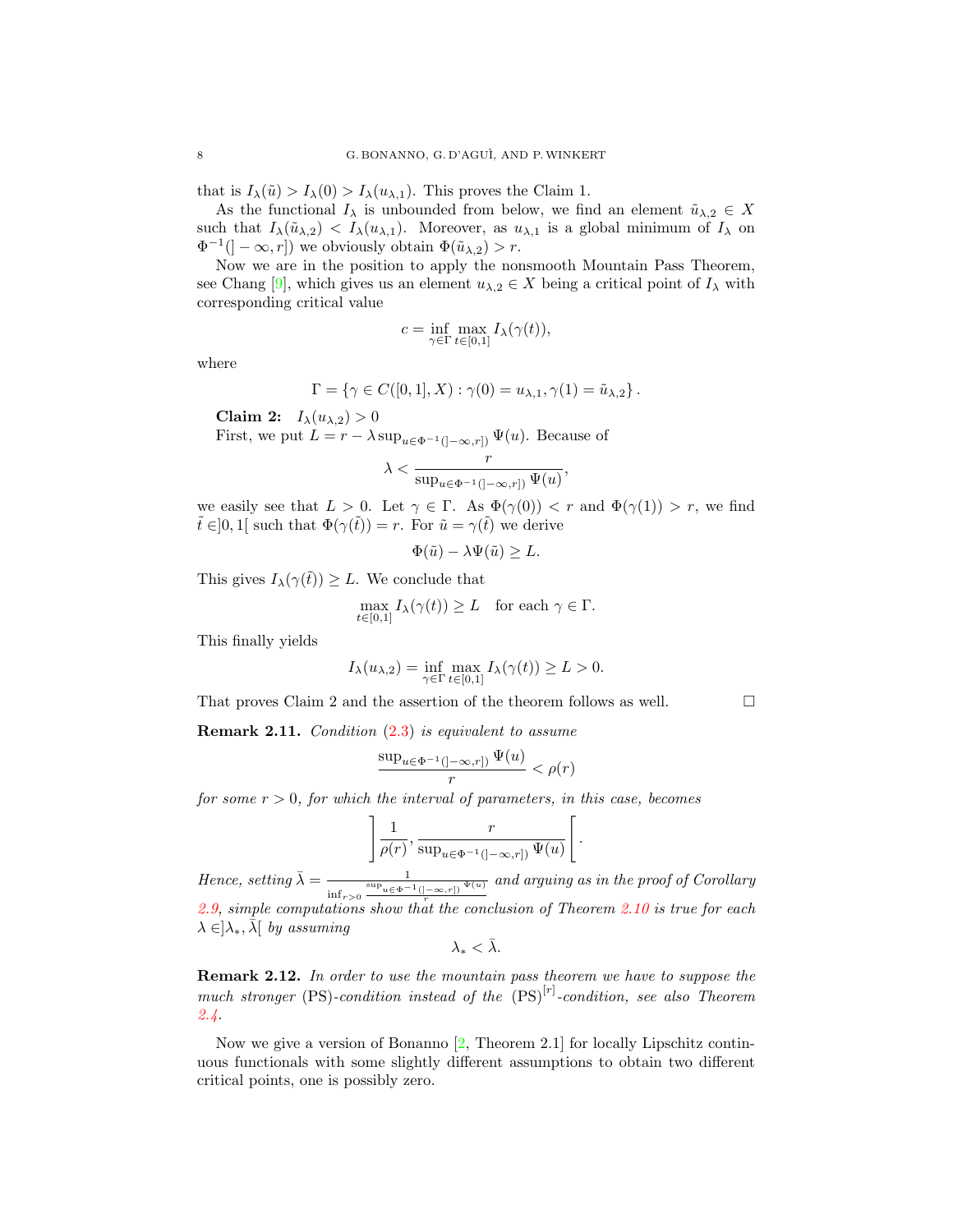<span id="page-8-1"></span>**Theorem 2.13.** Let X be a real Banach space and let  $\Phi, \Psi : X \to \mathbb{R}$  be two locally Lipschitz continuous functionals with  $\Phi$  bounded from below and  $\inf_X \Phi = \Phi(0) =$  $\Psi(0) = 0$ . Fix  $r > 0$  such that  $\sup_{\Phi^{-1}(]-\infty,r[)} \Psi(u) < +\infty$  and assume that, for each

$$
\lambda \in \left]0, \frac{r}{\sup_{\Phi^{-1}(]-\infty, r[)} \Psi(u)}\right[,
$$

the functional  $I_{\lambda} = \Phi - \lambda \Psi$  satisfies the (PS)-condition and is unbounded from below. Then, for each

$$
\lambda \in \left]0, \frac{r}{\sup_{\Phi^{-1}(]-\infty, r[)} \Psi(u)}\right[,
$$

there exists  $u_{\lambda,1} \in \Phi^{-1}(\cdot - \infty, r]$  such that  $I_{\lambda}(u_{\lambda,1}) \leq I_{\lambda}(u)$  for all  $u \in \phi^{-1}(\cdot - \infty, r]$ and  $u_{\lambda,1}$  is a critical point of  $I_\lambda$ . Moreover, there exists a second critical point  $u_{\lambda,2}$ of  $I_{\lambda}$ .

*Proof.* Fix  $\lambda$  as asserted. As before, we mention that the (PS)-condition implies the  $(PS)^{[r]}$ -condition and so the assumptions of Theorem [2.4](#page-4-0) (see also Remark [2.6\)](#page-4-1) are satisfied. This gives us an element  $u_{\lambda,1} \in \Phi^{(-1)}(]-\infty,r[)$  such that  $I_{\lambda}(u_{\lambda,1}) \leq I_{\lambda}(u)$ for all  $u \in \phi^{-1}(\mathcal{C} - \infty, r[\mathcal{C}])$  being a critical point of  $I_{\lambda}$ .

Since the functional  $I_{\lambda}$  is unbounded from below, we find an element  $\tilde{u}_{\lambda,2} \in X$ such that  $I_{\lambda}(\tilde{u}_{\lambda,2}) < I_{\lambda}(u_{\lambda,1}).$ 

The nonsmooth mountain pass theorem, see Chang [\[9\]](#page-15-10), implies the existence of an element  $u_{\lambda,2} \in X$  being a critical point of  $I_\lambda$  with corresponding critical value

$$
c = \inf_{\gamma \in \Gamma} \max_{t \in [0,1]} I_{\lambda}(\gamma(t)),
$$

where

$$
\Gamma = \{ \gamma \in C([0, 1], X) : \gamma(0) = u_{\lambda, 1}, \gamma(1) = \tilde{u}_{\lambda, 2} \}.
$$

**Remark 2.14.** If we assume that  $\sup_{\Phi^{-1}(]-\infty,r[)} \Psi(u) < +\infty$  for all  $r > \inf_{X} \Phi$  and if  $\lambda^* := \sup$  $r>\inf_X \Phi$ 1  $\frac{1}{\beta(r)}$ , then the conclusion of Theorem [2.13](#page-8-1) holds for all  $\lambda \in ]0, \lambda^*[$ (see Remark [2.5\)](#page-4-2).

# 3. A discontinuous Dirichlet problem

<span id="page-8-0"></span>In this section, we are interested in applying the results of Section [2](#page-2-0) to problem given in [\(1.1\)](#page-0-0). We assume the following conditions on the nonlinearity  $f : \Omega \times \mathbb{R} \to$ R.

H(f):  $f : \Omega \times \mathbb{R} \to \mathbb{R}$  is nonnegative, belongs to the class H and there exist  $s \in [1, p], q \in ]p, p^*[$  and two positive constants  $a_s$  and  $a_q$  such that

<span id="page-8-2"></span>
$$
f(x,t) \le a_s |t|^{s-1} + a_q |t|^{q-1}
$$
\n(3.1)

for a.a.  $x \in \Omega$  and for all  $t \geq 0$ , where  $p^* = \frac{Np}{N-p}$  denotes the critical exponent of p.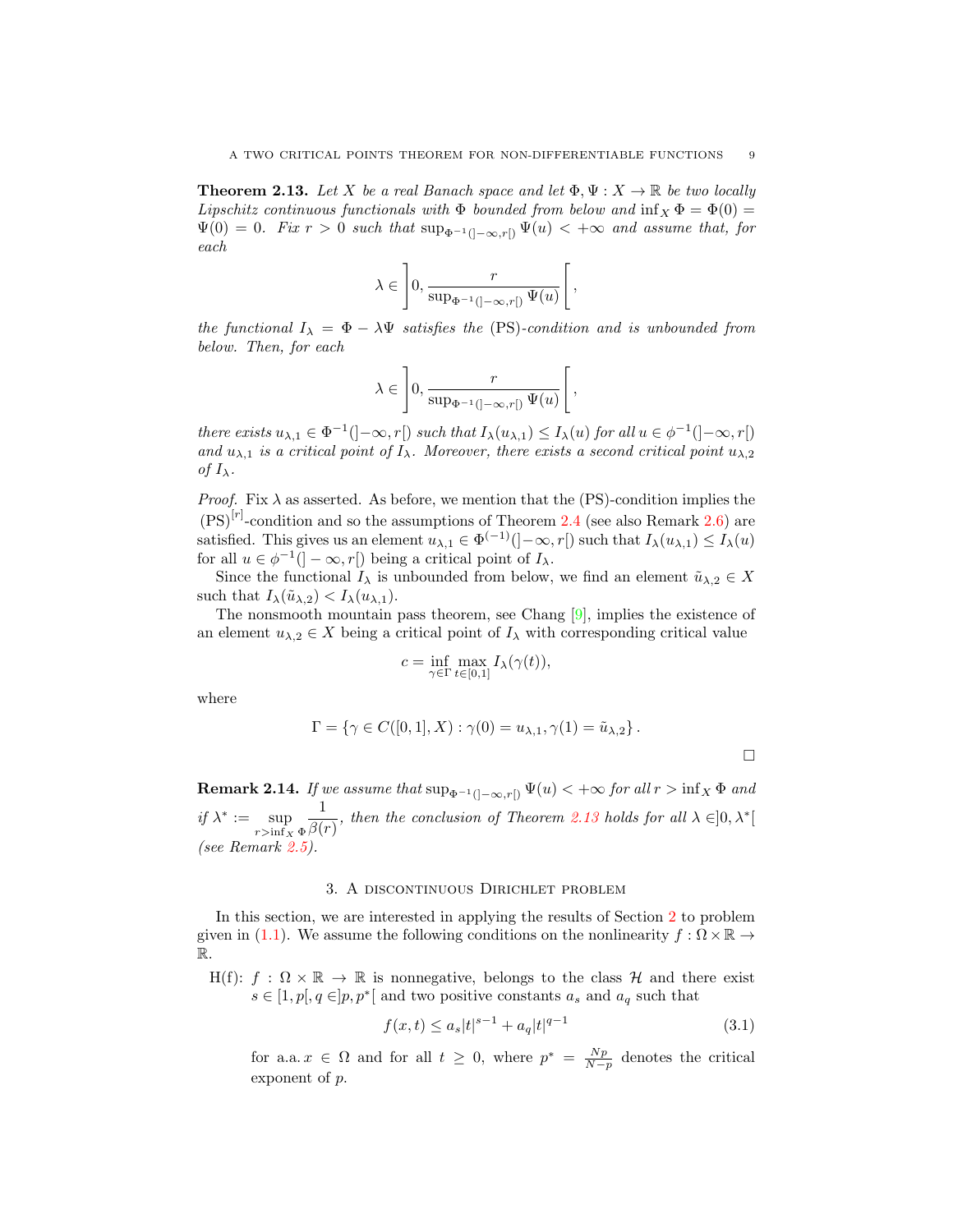**Definition 3.1.** We say that a function  $f : \Omega \times \mathbb{R} \to \mathbb{R}$  belongs to H if  $x \to f(x,t)$ is measurable for every  $t \in \mathbb{R}$ , there exists a set  $A \subset \Omega$  with  $|A|_N = 0$  such that the set

$$
D_f := \bigcup_{x \in \Omega \setminus A} \{t \in \mathbb{R} : f(x, \cdot) \text{ is discontinuous at } t\}
$$

has measure zero,  $s \to f(x, s)$  is locally essentially bounded for a.a.  $x \in \Omega$ , and the functions

$$
f^-(x,t):=\lim_{\delta\to 0^+}\operatornamewithlimits{ess\,inf}_{|t-z|<\delta}f(x,z),\qquad f^+(x,t):=\lim_{\delta\to 0^+}\operatornamewithlimits{ess\,sup}_{|t-z|<\delta}f(x,z),
$$

are superpositionally measurable, that is,  $f^-(x,u(x))$  and  $f^+(x,u(x))$  are measurable for all measurable functions  $u : \Omega \to \mathbb{R}$ . Functions belonging to H are sometimes called highly discontinuous.

Without loss of generality we can suppose that  $f(t) = f(0) = 0$  for all  $t \leq 0$ . We set  $X = W_0^{1,p}(\Omega)$  equipped with the norm

<span id="page-9-0"></span>
$$
||u|| = \left(\int_{\Omega} |\nabla u|^p dx\right)^{\frac{1}{p}}.
$$

It is well known that we have the continuous embedding

$$
||u||_{L^{p^*}(\Omega)} \le C||u|| \quad \text{for all } u \in X,
$$
\n
$$
(3.2)
$$

where the constant  $C$ , given by

$$
C = \frac{1}{\sqrt{\pi}} \frac{1}{N^{\frac{1}{p}}} \left(\frac{p-1}{N-p}\right)^{1-\frac{1}{p}} \left(\frac{\Gamma\left(1+\frac{N}{2}\right)\Gamma(N)}{\Gamma\left(\frac{N}{p}\right)\Gamma\left(1+N-\frac{N}{p}\right)}\right)^{\frac{1}{N}},
$$

is the best constant and  $\Gamma$  stands for the Gamma function. By Hölder's inequality and  $(3.2)$  we obtain

$$
||u||_{L^{\hat{q}}(\Omega)} = \left(\int_{\Omega} |u|^{\hat{q}} dx\right)^{\frac{1}{\hat{q}}} \leq |\Omega|_{N}^{\frac{p^{*}-\hat{q}}{\hat{q}p^{*}}}||u||_{L^{p^{*}}(\Omega)} \leq |\Omega|_{N}^{\frac{p^{*}-\hat{q}}{\hat{q}p^{*}}}C||u|| \tag{3.3}
$$

for all  $u \in X$  and for all  $\hat{q} \in [1, p^*]$ , where  $|\cdot|_N$  denotes the Lebesgue measure on  $\mathbb{R}^N$ . Setting  $F(x,\xi) = \int_0^{\xi} f(x,t)dt$  for a.a.  $x \in \Omega$  and for all  $\xi \in \mathbb{R}$ , we define

$$
\Phi(u) = \frac{\|u\|^p}{p}, \quad \Psi(u) = \int_{\Omega} F(x, u) dx \quad \text{and} \quad I_{\lambda} = \Phi(u) - \lambda \Psi(u)
$$

for all  $u \in X$  and for  $\lambda > 0$ . In addition, we set

<span id="page-9-1"></span>
$$
R(x) = \sup \{ \delta : B(x, \delta) \subseteq \Omega \}
$$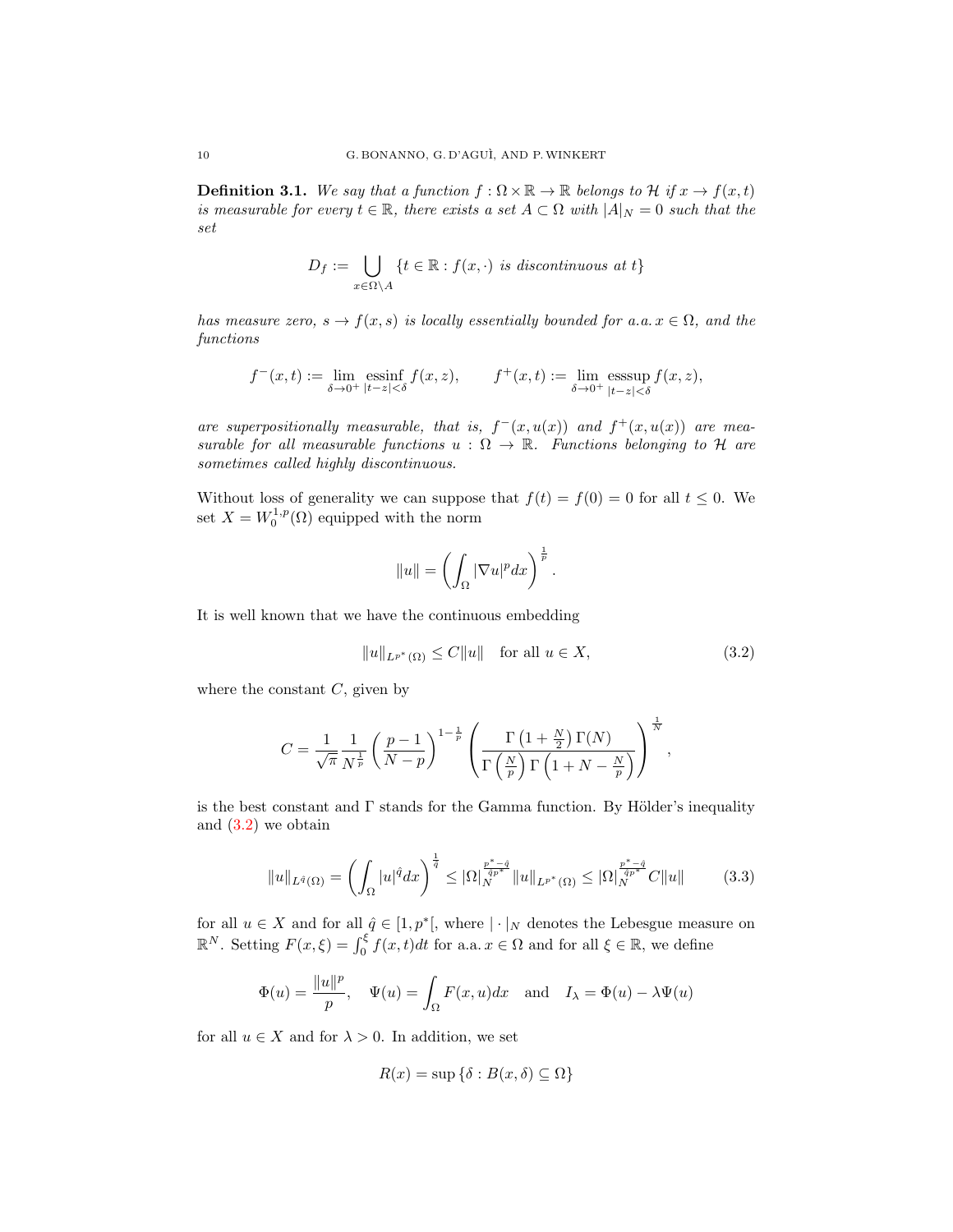for all  $x \in \Omega$  and  $R = \sup_{x \in \Omega} R(x)$  for which there exists  $x_0 \in \Omega$  such that  $B(x_0, R) \subseteq \Omega$ . Furthermore, for positive constants  $\gamma$  and  $\delta$ , we put

<span id="page-10-0"></span>
$$
K = \frac{R^p}{p^{p-1}} \frac{(p-1)^N}{p^N - (p-1)^N} \frac{1}{pC^p |\Omega|_N^{\frac{p}{N}}},
$$
  
\n
$$
K_{\delta} = \frac{1}{K} \frac{1}{pC^p |\Omega|_N^{\frac{p}{N}}} \frac{\delta^p}{\text{essinf}_{x \in \Omega} F(x, \delta)},
$$
  
\n
$$
K_{\gamma} = \frac{1}{pC^p |\Omega|_N^{\frac{p}{N}}} \frac{1}{\frac{a_s}{s} \gamma^{s-p} + \frac{a_q}{q} \gamma^{q-p}}.
$$
\n(3.4)

The main result in this section reads as follows.

<span id="page-10-6"></span>**Theorem 3.2.** Let  $f : \Omega \times \mathbb{R} \to \mathbb{R}$  be a function satisfying hypothesis  $H(f)$ , assume that there are two constants  $\gamma$  and  $\delta$  with  $\delta < \gamma$  such that

<span id="page-10-2"></span><span id="page-10-1"></span>
$$
\frac{a_s}{s}\gamma^{s-p} + \frac{a_q}{q}\gamma^{q-p} < K \frac{\text{essinf}_{x \in \Omega} F(x,\delta)}{\delta^p} \tag{3.5}
$$

and suppose there exist two constants  $m > p$  and  $l > 0$  such that

$$
0 < m(x,\xi) \le \xi f(x,\xi) \quad \text{for a.a. } x \in \Omega \text{ and for all } \xi \ge l. \tag{3.6}
$$

Further, assume that

<span id="page-10-5"></span>
$$
f^-(x,s) = 0 \qquad implies \qquad f(x,s) = 0 \tag{3.7}
$$

for a.a  $x \in \Omega$  and for all  $s \in D_f$ .

Then, for each  $\lambda \in ]K_\delta, K_\gamma[$ , problem [\(1.1\)](#page-0-0) admits at least two positive weak solutions.

*Proof.* Let  $\lambda \in K_{\delta}$ ,  $K_{\gamma}$  be fixed. From [\(3.4\)](#page-10-0) and [\(3.5\)](#page-10-1) we easily see that the interval  $|K_{\delta}, K_{\gamma}|$  is nonempty. We want to apply Theorem [2.10.](#page-6-0) First, we mention that the Ambrosetti-Rabinowitz condition stated in  $(3.6)$  implies that the functional  $I_{\lambda}$ is unbounded from below and satisfies the Palais-Smale condition, see for example Rabinowitz  $[16]$ . So, we only need to show that inequality  $(2.3)$  is satisfied. To this end, put

<span id="page-10-4"></span><span id="page-10-3"></span>
$$
r = \frac{|\Omega|_N^{\frac{p}{p^*}}}{pC^p} \gamma^p \tag{3.8}
$$

and note that the growth condition in  $(3.1)$  implies

$$
F(x,t) \le \frac{a_s}{s}|t|^s + \frac{a_q}{q}|t|^q \quad \text{for a.a. } x \in \Omega \text{ and for all } t \in \mathbb{R}.\tag{3.9}
$$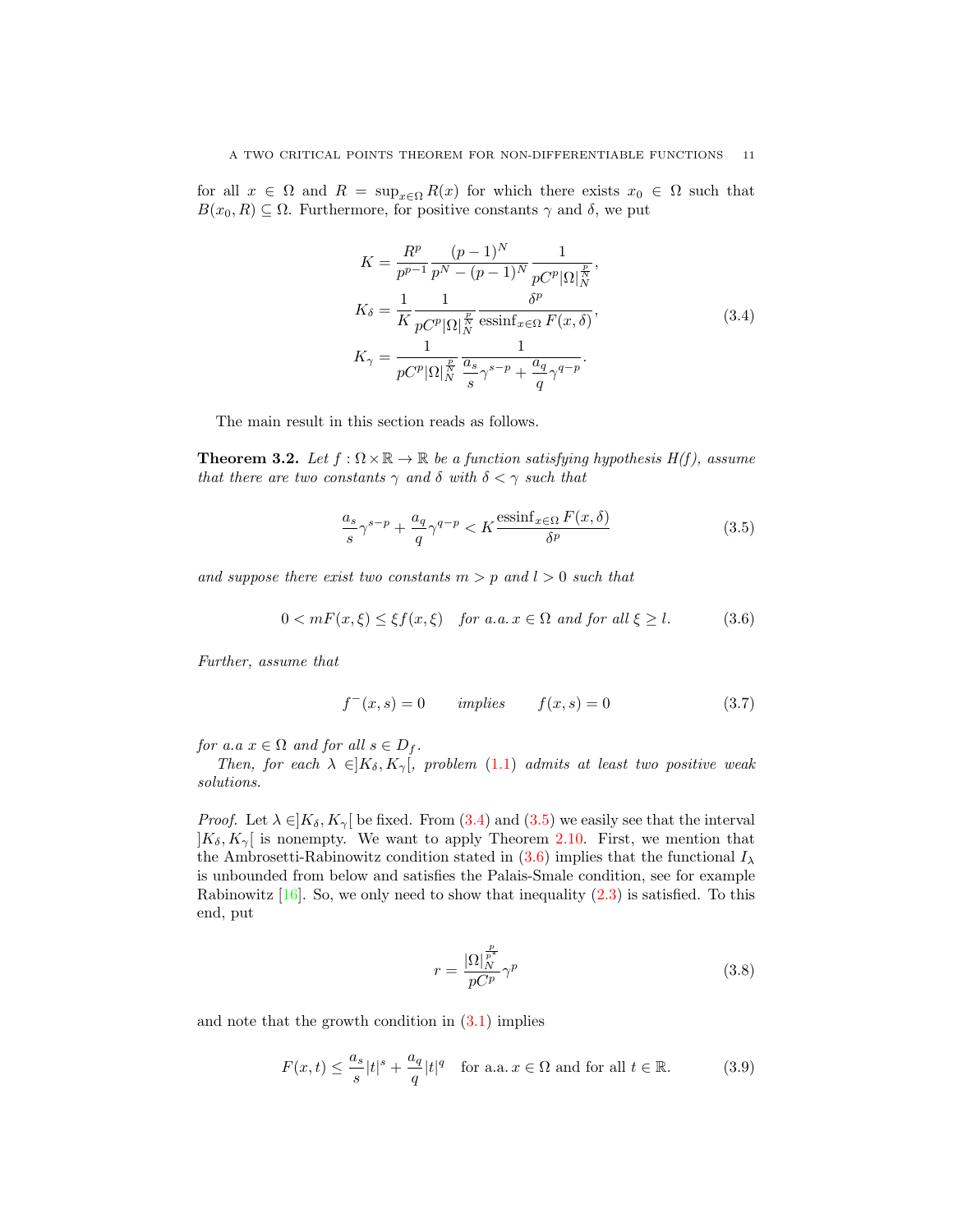Taking into account  $(3.3)$ ,  $(3.8)$  and  $(3.9)$ , we have

$$
\frac{\sup_{u\in\Phi^{-1}(]-\infty,r[)}\Psi(u)}{r}
$$
\n
$$
\leq \frac{\sup_{u\in\Phi^{-1}(-\infty,r[)}\left(\frac{a_s}{s}\|u\|_{L^s(\Omega)}^s + \frac{a_q}{q}\|u\|_{L^q(\Omega)}^q\right)}{r}
$$
\n
$$
\leq \frac{\sup_{u\in\Phi^{-1}(-\infty,r[)}\left(\frac{a_s}{s}C^s|\Omega|_N^{\frac{p^*-s}{p^*}}\|u\|^{s} + \frac{a_q}{q}C^q|\Omega|_N^{\frac{p^*-q}{p^*}}\|u\|^{q}\right)}{r}
$$
\n
$$
\leq \frac{\left(\frac{a_s}{s}C^s|\Omega|_N^{\frac{p^*-s}{p^*}}(pr)^{\frac{s}{p}} + \frac{a_q}{q}C^q|\Omega|_N^{\frac{p^*-q}{p^*}}(pr)^{\frac{q}{p}}\right)}{r}
$$
\n
$$
= pC^p|\Omega|^{\frac{p^*-p}{p^*}}\left(\frac{a_s}{s}\left(\frac{pC^pr}{|\Omega|_N^{\frac{p}{p^*}}}\right)^{\frac{s-p}{p}} + \frac{a_q}{q}\left(\frac{pC^pr}{|\Omega|_N^{\frac{p}{p^*}}}\right)^{\frac{q-p}{p}}\right)
$$
\n
$$
= pC^p|\Omega|_N^{\frac{p}{N}}\left(\frac{a_s}{s}\gamma^{s-p} + \frac{a_q}{q}\gamma^{q-p}\right)
$$
\n
$$
= \frac{1}{K_\gamma},
$$

where

<span id="page-11-0"></span>
$$
\gamma = \left(\frac{pC^pr}{|\Omega|_N^{\frac{p}{p^*}}}\right)^{\frac{1}{p}}.
$$

This implies that

<span id="page-11-1"></span>
$$
\frac{\sup_{u \in \Phi^{-1}(]-\infty, r[)} \Psi(u)}{r} < \frac{1}{\lambda}.\tag{3.10}
$$

In order to prove the other inequality, let

$$
v_{\delta}(x) = \begin{cases} 0 & \text{if } x \in \Omega \setminus B(x_0, R), \\ \frac{p\delta}{R}(R - |x - x_0|) & \text{if } x \in B(x_0, R) \setminus B\left(x_0, \frac{p-1}{p}R\right), \\ \delta & \text{if } x \in B\left(x_0, \frac{p-1}{p}R\right). \end{cases}
$$

We easily see that  $v_\delta \in X.$  Moreover, one has

$$
\Phi(v_{\delta}) = \frac{1}{p} \int_{B(x_0, R) \backslash B(x_0, \frac{p-1}{p}R)} \frac{(p\delta)^p}{R^p} dx
$$
  
\n
$$
= \frac{1}{p} \frac{(p\delta)^p}{R^p} \frac{\pi^{\frac{N}{2}}}{\Gamma(1 + \frac{N}{2})} \left( R^N - \left( \frac{p-1}{p} R \right)^N \right)
$$
  
\n
$$
= \frac{p^{p-1} (p^N - (p-1)^N)}{p^N} R^{N-p} \frac{\pi^{\frac{N}{2}}}{\Gamma(1 + \frac{N}{2})} \delta^p
$$
\n(3.11)

and

$$
\Psi(v_{\delta}) \geq \int_{B(x_0, \frac{p-1}{p}R)} F(x, \delta) dx = \operatorname*{essinf}_{x \in \Omega} F(x, \delta) \frac{\pi^{\frac{N}{2}}}{\Gamma(1 + \frac{N}{2})} \frac{(p-1)^N R^N}{p^N}.
$$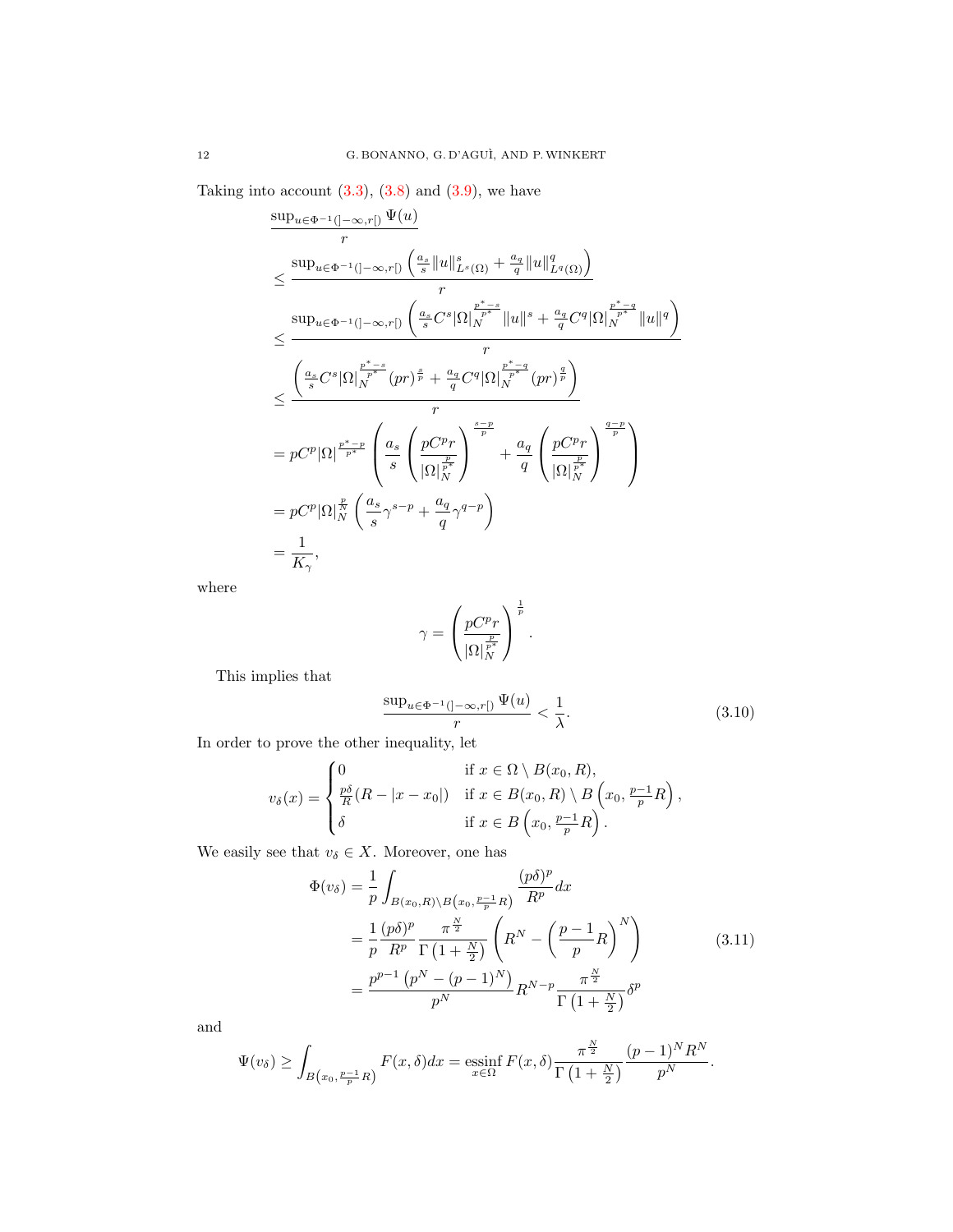Combining these estimates yields

$$
\frac{\Psi(v_{\delta})}{\Phi(v_{\delta})} \geq \frac{R^p}{p^{p-1}} \frac{(p-1)^N}{p^N - (p-1)^N} \frac{\operatorname{essinf}_{x \in \Omega} F(x, \delta)}{\delta^p} \n= p C^p |\Omega|_N^{\frac{p}{N}} K \frac{\operatorname{essinf}_{x \in \Omega} F(x, \delta)}{\delta^p} = \frac{1}{K_{\delta}} > \frac{1}{\lambda}.
$$
\n(3.12)

From  $(3.10)$  and  $(3.12)$  we obtain

<span id="page-12-0"></span>
$$
\frac{\sup_{u\in \Phi^{-1}(]-\infty,r[)}\Psi(u)}{r}<\frac{1}{\lambda}<\frac{\Psi(v_{\delta})}{\Phi(v_{\delta})}.
$$

We only need to show that  $\Phi(v_\delta) < r$ . Setting

$$
\hat{k} = \left(\frac{p^{p-1} (p^N - (p-1)^N)}{p^N} R^{N-p} \frac{\pi^{\frac{N}{2}}}{\Gamma(1 + \frac{N}{2})} \frac{p C^p}{|\Omega|_{N}^{\frac{p}{p^*}}}\right)^{\frac{1}{p}},
$$

we get from [\(3.11\)](#page-11-1) that

<span id="page-12-1"></span>
$$
\Phi(v_{\delta}) = \hat{k}^{p} \frac{|\Omega|_{N}^{\frac{p}{p^{*}}}}{pC^{p}} \delta^{p}.
$$

Recall that  $\delta < \gamma$  we are going to show that  $\hat{k}\delta < \gamma$ . First, we observe that

 $\overline{a}$ 

$$
\frac{1}{\tilde{k}^p} = \frac{p^N}{p^{p-1} (p^N - (p-1)^N)} \frac{1}{R^{N-p}} \frac{\Gamma\left(1 + \frac{N}{2}\right)}{\pi^{\frac{N}{2}}} \frac{|\Omega|_N^{\frac{p}{p^*}}}{pC^p}
$$
\n
$$
= \frac{R^p}{p^{p-1}} \frac{(p-1)^N}{p^N - (p-1)^N} \frac{1}{pC^p |\Omega|_N^{\frac{p}{N}}} \frac{\Gamma\left(1 + \frac{N}{2}\right)}{\pi^{\frac{N}{2}}} \frac{p^N}{(p-1)^N R^N} |\Omega|_N
$$
\n
$$
= \frac{|\Omega|_N}{\left|B\left(x_0, \frac{p-1}{p}R\right)\right|} K \ge K.
$$
\n(3.13)

Now, we apply  $(3.5)$  in combination with the growth condition in  $(3.9)$  to obtain

<span id="page-12-2"></span>
$$
\frac{\frac{a_s}{s}\gamma^s + \frac{a_q}{q}\gamma^q}{\gamma^p} < K \frac{\frac{a_s}{s}\delta^s + \frac{a_q}{q}\delta^q}{\delta^p}.\tag{3.14}
$$

Arguing by contradiction and assume that  $\hat{k}\delta \geq \gamma$ . Then, this fact together with  $\delta < \gamma$  and [\(3.13\)](#page-12-1) gives

$$
\frac{\frac{a_s}{s}\gamma^s + \frac{a_q}{q}\gamma^q}{\gamma^p} \geq \frac{\frac{a_s}{s}\gamma^s + \frac{a_q}{q}\gamma^q}{\hat{k}^p\delta^p} \geq \frac{1}{\hat{k}^p}\frac{\frac{a_s}{s}\delta^s + \frac{a_q}{q}\delta^q}{\delta^p} \geq K\frac{\frac{a_s}{s}\delta^s + \frac{a_q}{q}\delta^q}{\delta^p},
$$

which is a contradiction to [\(3.14\)](#page-12-2). Hence,  $\hat{k}\delta < \gamma$  and this implies  $\Phi(v_\delta) < r$ .

Now, we are in the position to apply Theorem [2.10](#page-6-0) which says that  $I_{\lambda}$  admits two non-zero critical points  $u_1, u_2$ . We claim that  $u_1, u_2$  are two weak solutions of our problem. To this end, denote by  $u^*$  a critical point of  $I_\lambda$  in X. This means  $(\Phi - \lambda \Psi) \circ (u^*; w) \geq 0$  for all  $w \in X$ , for which one has  $\Phi'(u^*)(w) - \lambda(\Psi) \circ (u^*; w) \geq 0$ for all  $w \in X$ , that is  $-\int_{\Omega} |\nabla u^*|^{p-2} \nabla u^* \cdot \nabla w \, dx \leq -\lambda(\Psi)^{\circ}(u^*; w)$  for all  $w \in X$ . Defining

<span id="page-12-3"></span>
$$
T^*(w) = -\int_{\Omega} |\nabla u^*|^{p-2} \nabla u^* \cdot \nabla w \, dx \tag{3.15}
$$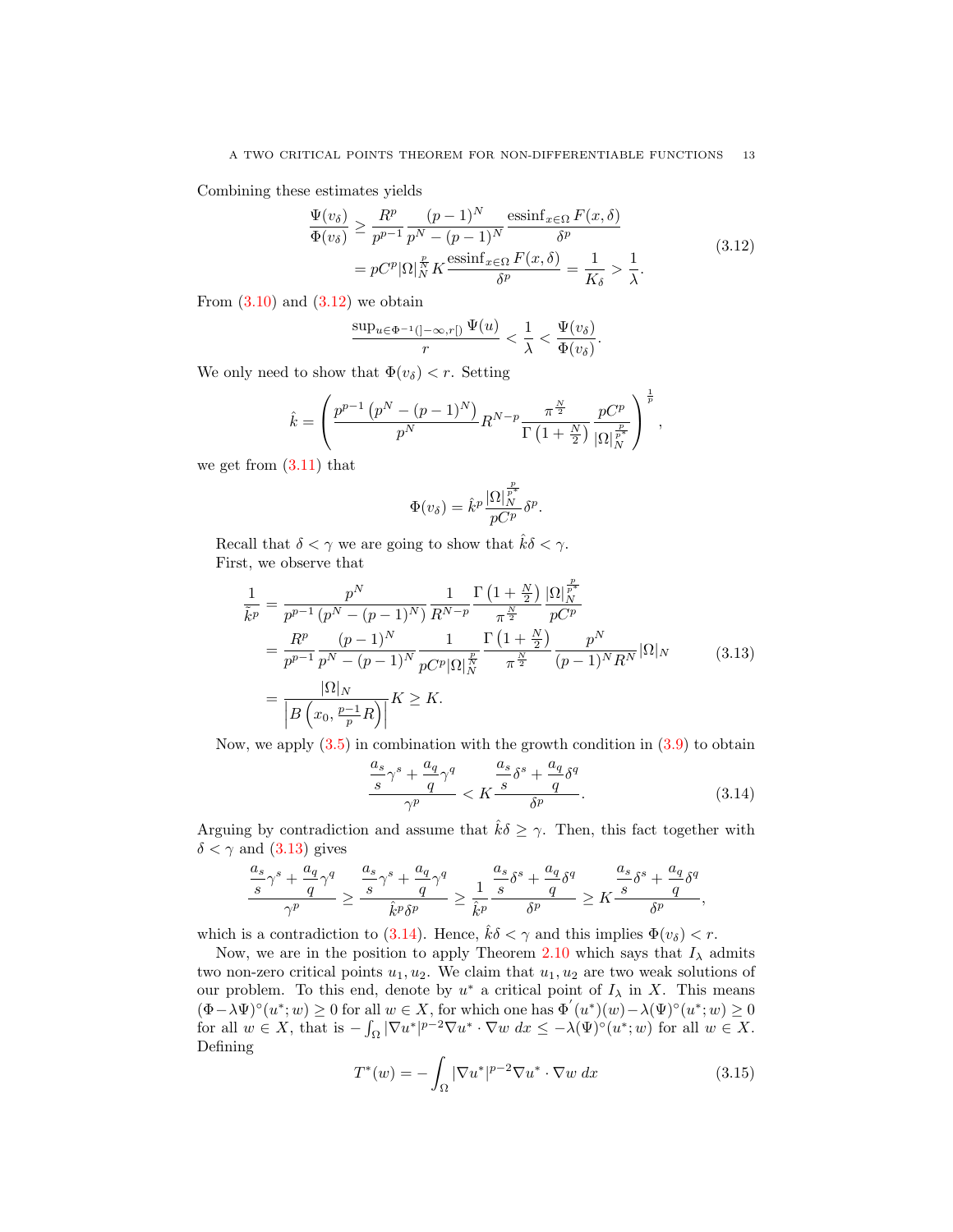for all  $w \in X$ , one has that  $T^*$  is a linear and continuous operator on X such that  $T^* \in \lambda \partial (-\Psi)(u^*)$ . Taking [\[9,](#page-15-10) Theorem 2.2] into account for which  $\partial (-\Psi)|_X(u^*) \subseteq$  $\partial(-\Psi)|_{L^p(\Omega)}(u^*)$ , one has that  $T^*$  is a linear and continuous operator on  $L^p(\Omega)$ . Thus, there is  $\tilde{w} \in L^{p'}(\Omega)$ , with  $\frac{1}{p} + \frac{1}{p'} = 1$ , such that  $T^*(w) = \int_{\Omega} w(x)\tilde{w}(x) dx$  for all  $w \in L^p(\Omega)$ .

Now, denoting  $\tilde{u} \in W^{2,p} \cap X$  (actually, by classical regularity argument,  $\tilde{u}$  belongs to  $C_0^{1,\beta}$  with  $0 < \beta < 1$ ) the unique solution of the linear problem

<span id="page-13-1"></span>
$$
-\Delta_p u = \tilde{w}(x) \qquad \text{in } \Omega,
$$
  
\n
$$
u = 0 \qquad \text{on } \partial\Omega,
$$
\n(3.16)

one has  $-\int_{\Omega} |\nabla \tilde{u}|^{p-2} \nabla \tilde{u} \cdot \nabla w \, dx = \int_{\Omega} \tilde{w}(x)w(x) \, dx$  for all  $w \in X$ , that is

<span id="page-13-0"></span>
$$
T^*(w) = -\int_{\Omega} |\nabla \tilde{u}|^{p-2} \nabla \tilde{u} \cdot \nabla w \, dx \qquad (3.17)
$$

for all  $w \in X$ . Since a linear continuous operator on X is uniquely determined (see for instance [\[12,](#page-15-13) Theorem 5.9.3]), from  $(3.15)$  and  $(3.17)$  follows  $\tilde{u} = u^*$  which gives  $u^* \in W^{2,p} \cap X$  and

<span id="page-13-3"></span>
$$
-\int_{\Omega} |\nabla u^*|^{p-2} \nabla u^* \cdot \nabla w dx = \int_{\Omega} \tilde{w}w dx \quad \text{for all } w \in X.
$$
 (3.18)

Moreover, from [\[9,](#page-15-10) Theorem 2.2] one has

<span id="page-13-2"></span>
$$
\tilde{w}(x) \in \lambda \left[ f^-(x, u^*(x)), f^+(x, u^*(x)) \right] \tag{3.19}
$$

for a.a.  $x \in \Omega$ . Clearly, it follows  $\tilde{w}(x) = \lambda f(x, u^*(x))$  for a.a.  $x \in \Omega \setminus u^{*-1}(D_f)$ . Since  $|D_f| = 0$ , from [\[11\]](#page-15-14) one has  $-\Delta_p u^*(x) = 0$  for a.a.  $x \in u^{*-1}(D_f)$  so that, being u<sup>\*</sup> the unique solution of the above linear problem  $(3.16)$ , one has  $\tilde{w}(x) = 0$  for a.a.  $x \in u^{*-1}(D_f)$ . Now, we observe that  $f^-(x, u^*(x)) = 0$  for a.a.  $x \in u^{*-1}(D_f)$ since, on the contrary, from [\(3.19\)](#page-13-2) one has  $\tilde{w}(x) > 0$  for all  $x \in \Omega_0 \subseteq u^{*-1}(D_f)$ , with  $|\Omega_0| \neq 0$ , which is a contradiction. Therefore, from  $(3.7)$  we obtain  $f(x, u^*(x)) = 0$ for a.a.  $x \in u^{*-1}(D_f)$ . Hence, one has  $\tilde{w}(x) = 0 = \lambda f(x, u^*(x))$  for a.a.  $x \in$  $u^{*-1}(D_f)$ , for which, in conclusion, one has

$$
\tilde{w}(x) = \lambda f(x, u^*(x))
$$

for a.a.  $x \in \Omega$ . Therefore, from  $(3.18)$  we have

$$
-\int_{\Omega} |\nabla u^*|^{p-2} \nabla u^* \cdot \nabla w dx = \lambda \int_{\Omega} f(x, u^*(x))w dx \text{ for all } w \in X,
$$

that is,  $u^*$  is a weak solution of problem  $(1.1)$  and our claim is proved.

Finally,  $u_1, u_2$  are weak solutions of problem  $(1.1)$  and the maximum principle ensures the conclusion.  $\Box$ 

**Remark 3.3.** If in Theorem [3.2](#page-10-6) we do not assume the hypothesis  $(3.5)$ , then the existence of two weak solutions to problem  $(1.1)$  is ensured by Theorem [2.13](#page-8-1) for each  $\lambda \in ]0, K_{\gamma}].$  Clearly, in this case, one of two solutions may be zero.

A simple and useful corollary can be given next. To do so, let

$$
\lambda^{\#} = \frac{1}{pC^p |\Omega|_N^{\frac{p}{N}}} \left(\frac{s}{a_s}\right)^{\frac{q-p}{q-s}} \left(\frac{q}{a_q}\right)^{\frac{p-s}{q-s}} \left(\frac{p-s}{q-p}\right)^{\frac{p-s}{q-s}} \frac{q-p}{q-s}.
$$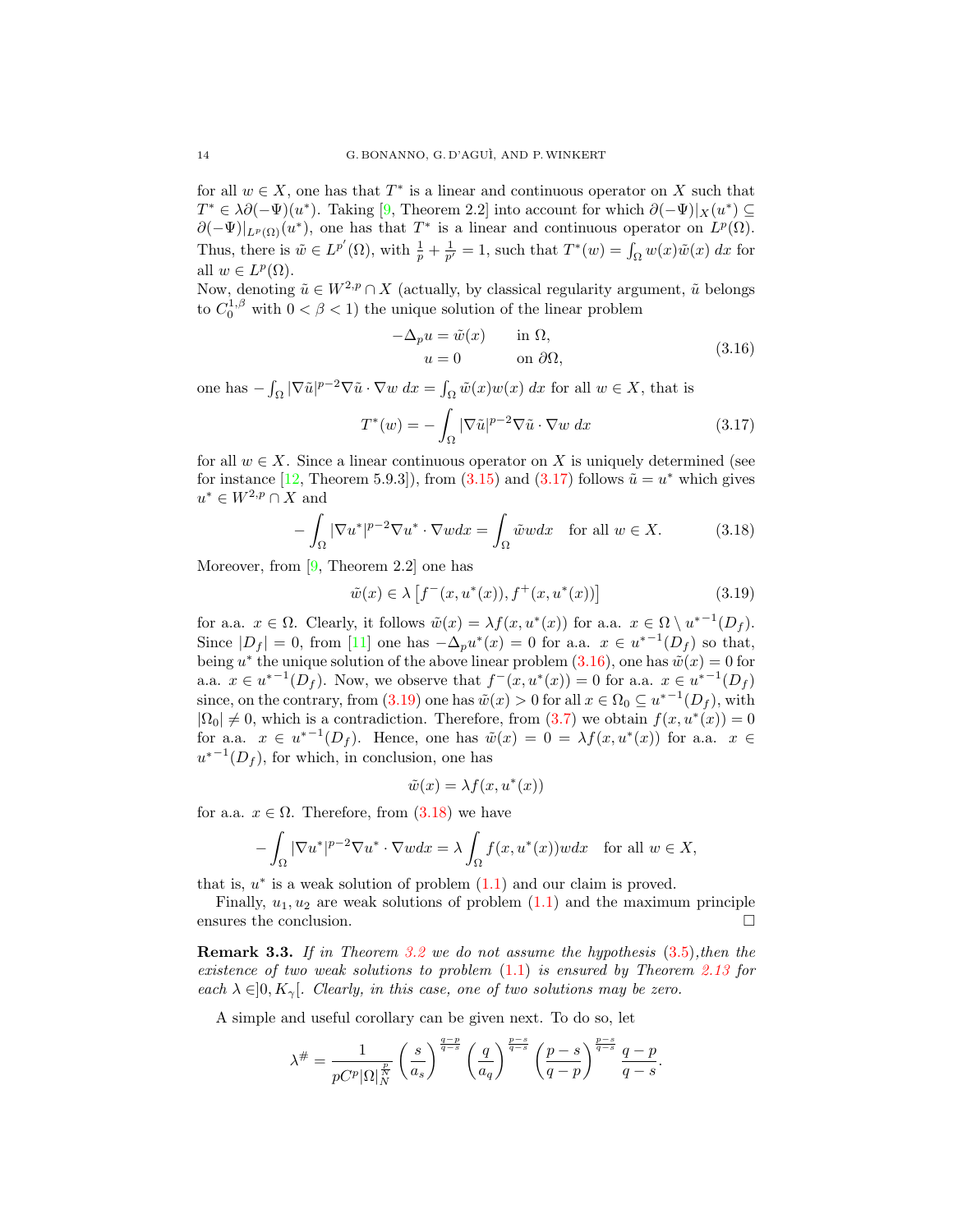<span id="page-14-3"></span>Corollary 3.4. Let hypothesis  $H(f)$ , [\(3.6\)](#page-10-2) and [\(3.7\)](#page-10-5) be satisfied and assume that

$$
\limsup_{t \to 0^+} \frac{F(x,t)}{t^p} = +\infty \quad \text{uniformly for a.a. } x \in \Omega.
$$

Then, for each  $\lambda \in ]0, \lambda^{\#}[,$  problem [\(1.1\)](#page-0-0) admits at least two positive weak solutions. *Proof.* Let  $\lambda \in ]0, \lambda^{\#}[$  be fixed. We easily see that  $\lambda^{\#} = \sup_{\gamma} K_{\gamma}$  and so there is  $\gamma > 0$  such that  $\lambda < K_{\gamma}$ . On the other side, since

$$
\limsup_{t \to 0^+} pC^p K |\Omega|_N^{\frac{p}{N}} \frac{F(x,t)}{t^p} = +\infty \quad \text{uniformly for a.a. } x \in \Omega,
$$

there exists  $\delta < \gamma$  such that

$$
pC^pK|\Omega|_N^{\frac{p}{N}}\frac{F(x,t)}{t^p}>\frac{1}{\lambda}.
$$

Hence,  $\lambda \in K_{\delta}$ ,  $K_{\gamma}$  and so condition [\(3.5\)](#page-10-1) is fulfilled. Therefore, the statement of the corollary follows from Theorem [3.2.](#page-10-6)

Let us consider some examples which in our setting of Theorem [3.2](#page-10-6) and Corollary [3.4.](#page-14-3)

**Example 3.5.** Let  $c : \mathbb{R} \to \mathbb{R}$  be given by

$$
c(t) = \begin{cases} 0 & \text{if } t \in C, \\ 1 & \text{if } t \notin C, \end{cases}
$$

where C is the Cantor set. One easily verifies that c is continuous in every  $t \notin C$ and since the Lebesgue measure of  $C$  is zero we conclude that c is almost everywhere continuous. Simple computations show that the function  $f(t) = c(t) + t^p$ ,  $t \in \mathbb{R}$ satisfies all the assumptions of Corollary [3.4.](#page-14-3) We note that in this case the set of discontinuity points of f is uncountable.

**Example 3.6.** Let  $f : \mathbb{R} \to \mathbb{R}$  be given by

$$
f(t) = \begin{cases} 0 & \text{if } t < 0, \\ t^{\frac{1}{p}} & \text{if } 0 \le t < 2, \\ t^p & \text{if } t \ge 2. \end{cases}
$$

Then we see that this function satisfies the assumptions of Corollary [3.4.](#page-14-3)

## **ACKNOWLEDGMENT**

The first two authors are members of the Gruppo Nazionale per l'Analisi Matematica, la Probabilit`a e le loro Applicazioni (GNAMPA) of the Istituto Nazionale di Alta Matematica (INdAM). The third author thanks the University of Messina for the kind hospitality during a research stay in February 2018.

## **REFERENCES**

- <span id="page-14-1"></span>[1] G. Bonanno, A critical point theorem via the Ekeland variational principle, Nonlinear Anal. 75 (2012), no. 5, 2992–3007.
- <span id="page-14-2"></span>[2] G. Bonanno, Relations between the mountain pass theorem and local minima, Adv. Nonlinear Anal. 1 (2012), no. 3, 205–220.
- <span id="page-14-0"></span>[3] G. Bonanno, P. Candito, Non-differentiable functionals and applications to elliptic problems with discontinuous nonlinearities, J. Differential Equations 244 (2008), no. 12, 3031–3059.